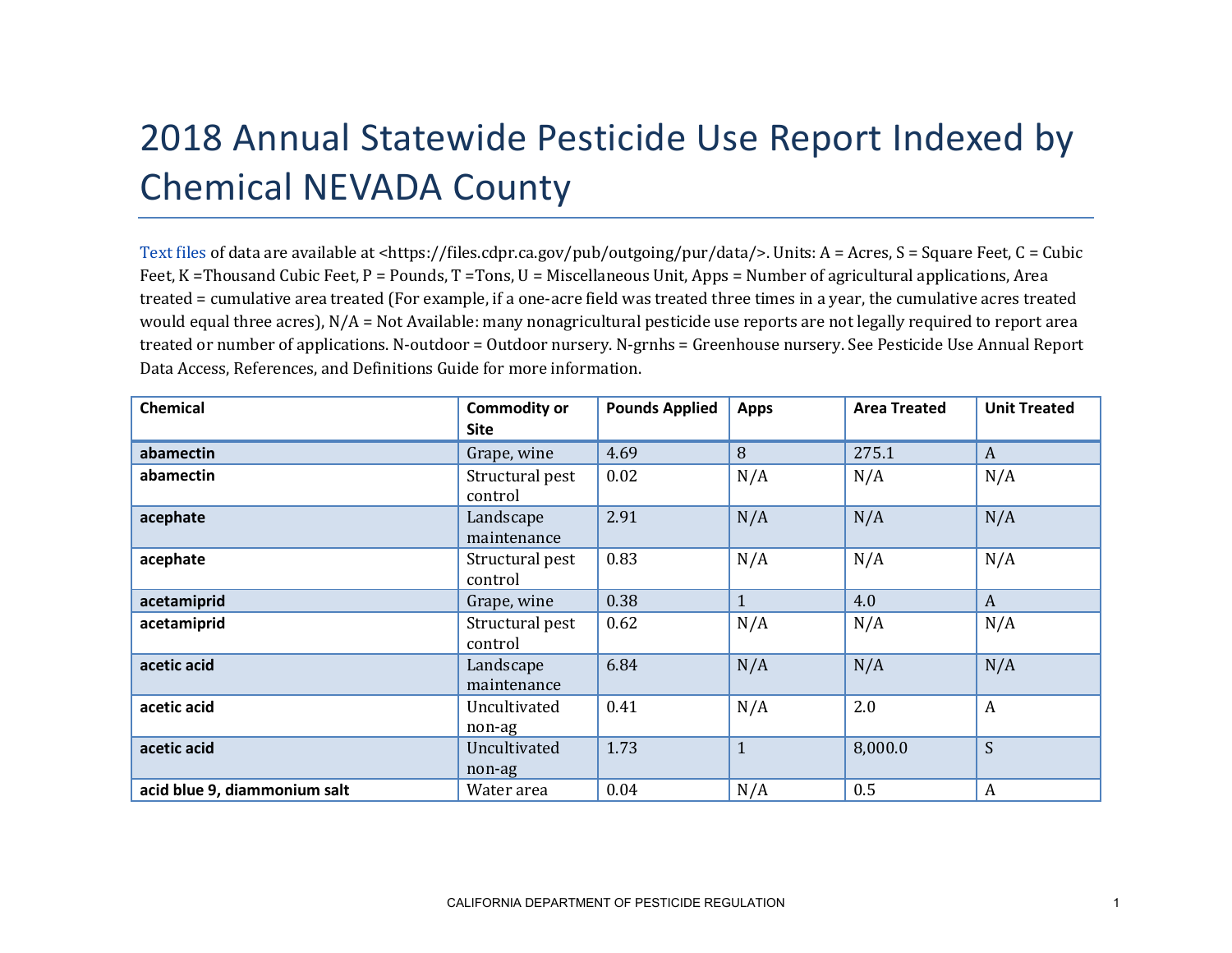| <b>Chemical</b>                          | <b>Commodity or</b>        | <b>Pounds Applied</b> | <b>Apps</b>    | <b>Area Treated</b> | <b>Unit Treated</b> |
|------------------------------------------|----------------------------|-----------------------|----------------|---------------------|---------------------|
|                                          | <b>Site</b>                |                       |                |                     |                     |
| alpha-alkyl (c9-c11)-omega-              | Grape, wine                | 23.97                 | 20             | 359.58              | $\mathbf{A}$        |
| hydroxypoly(oxyethylene)                 |                            |                       |                |                     |                     |
| alpha-alkyl (c9-c11)-omega-              | Rights of way              | 2.29                  | N/A            | N/A                 | N/A                 |
| hydroxypoly(oxyethylene)                 |                            |                       |                |                     |                     |
| alpha-pinene beta-pinene copolymer       | Grape, wine                | 51.99                 | 16             | 382.0               | $\mathbf{A}$        |
| d-trans allethrin                        | Structural pest<br>control | < 0.01                | N/A            | N/A                 | N/A                 |
| allyloxypolyethylene glycol acetate      | Rights of way              | 1.04                  | N/A            | N/A                 | N/A                 |
| aminocyclopyrachlor, potassium salt      | Landscape<br>maintenance   | 0.31                  | N/A            | N/A                 | N/A                 |
| aminocyclopyrachlor, potassium salt      | Rights of way              | 0.9                   | N/A            | N/A                 | N/A                 |
| aminopyralid, triisopropanolamine salt   | Forest,<br>timberland      | 29.37                 | 6              | 218.8               | $\mathbf{A}$        |
| aminopyralid, triisopropanolamine salt   | Landscape<br>maintenance   | 30.36                 | N/A            | N/A                 | N/A                 |
| aminopyralid, triisopropanolamine salt   | Pastureland                | 2.61                  | N/A            | 33.0                | $\boldsymbol{A}$    |
| aminopyralid, triisopropanolamine salt   | Rangeland                  | 0.9                   | N/A            | 5.25                | $\mathbf{A}$        |
| aminopyralid, triisopropanolamine salt   | Rights of way              | 71.84                 | N/A            | N/A                 | N/A                 |
| aminopyralid, triisopropanolamine salt   | Structural pest<br>control | 0.08                  | N/A            | N/A                 | N/A                 |
| aminopyralid, triisopropanolamine salt   | Uncultivated<br>non-ag     | 1.14                  | N/A            | 25.0                | $\mathbf{A}$        |
| 4-aminopyridine                          | Structural pest<br>control | < 0.01                | N/A            | N/A                 | N/A                 |
| ammonium nitrate                         | Grape, wine                | 2.25                  | 15             | 157.98              | $\mathbf{A}$        |
| ammonium nitrate                         | Rights of way              | 0.27                  | N/A            | N/A                 | N/A                 |
| ammonium sulfate                         | Grape, wine                | 60.35                 | 16             | 179.98              | $\mathbf{A}$        |
| ammonium sulfate                         | Rights of way              | 6.74                  | N/A            | N/A                 | N/A                 |
| aureobasidium pullulans strain dsm 14940 | Apple                      | 0.39                  | $\overline{2}$ | 12.0                | $\boldsymbol{A}$    |
| aureobasidium pullulans strain dsm 14941 | Apple                      | 0.39                  | $\overline{2}$ | 12.0                | $\boldsymbol{A}$    |
| azadirachtin                             | Grape, wine                | 0.1                   | 3              | 3.25                | A                   |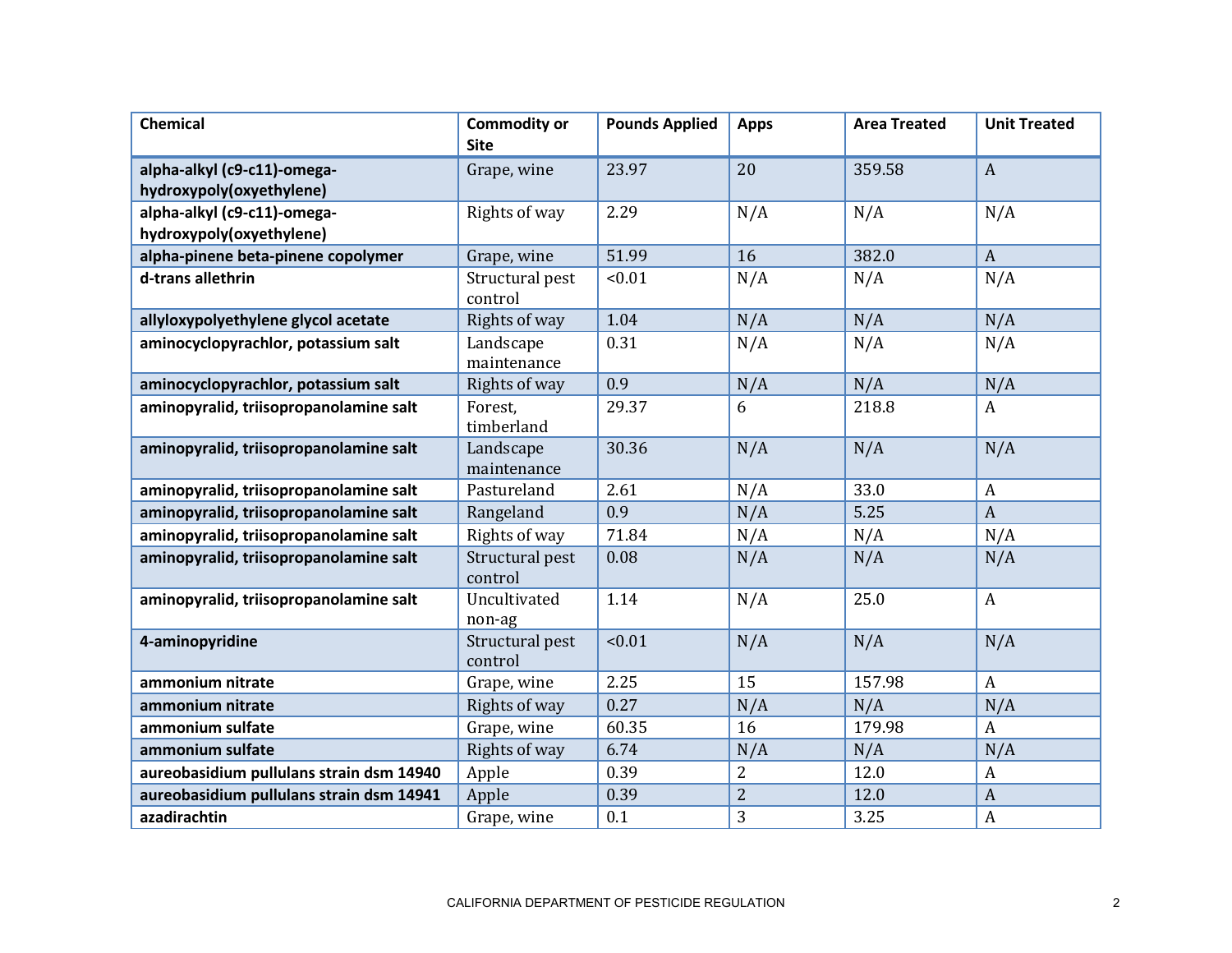| <b>Chemical</b>                                                                                         | <b>Commodity or</b><br><b>Site</b> | <b>Pounds Applied</b> | <b>Apps</b>    | <b>Area Treated</b> | <b>Unit Treated</b> |
|---------------------------------------------------------------------------------------------------------|------------------------------------|-----------------------|----------------|---------------------|---------------------|
| azoxystrobin                                                                                            | Landscape<br>maintenance           | 1.0                   | 3              | 96,000.0            | S                   |
| azoxystrobin                                                                                            | Landscape<br>maintenance           | 6.35                  | N/A            | N/A                 | N/A                 |
| bacillus pumilus, strain qst 2808                                                                       | Grape, wine                        | 0.26                  | $\overline{4}$ | 3.75                | $\boldsymbol{A}$    |
| bacillus subtilis gb03                                                                                  | Landscape<br>maintenance           | < 0.01                | N/A            | N/A                 | N/A                 |
| bacillus thuringiensis, subsp. kurstaki,<br>strain abts-351, fermentation solids and<br>solubles        | Peach                              | 1.08                  | $\mathbf{1}$   | 0.66                | $\boldsymbol{A}$    |
| bacillus thuringiensis (berliner), subsp.<br>kurstaki strain sa-12                                      | N-grnhs<br>transplants             | 0.06                  | $\mathbf{1}$   | 0.06                | $\boldsymbol{A}$    |
| bensulide                                                                                               | Golf course turf                   | 39.69                 | N/A            | 3.0                 | $\mathbf{A}$        |
| benzoic acid                                                                                            | Landscape<br>maintenance           | 0.08                  | N/A            | N/A                 | N/A                 |
| benzoic acid                                                                                            | Rights of way                      | 7.82                  | N/A            | N/A                 | N/A                 |
| bifenazate                                                                                              | Grape, wine                        | 17.0                  | $\overline{4}$ | 33.5                | $\mathbf{A}$        |
| bifenthrin                                                                                              | Landscape<br>maintenance           | 0.15                  | N/A            | N/A                 | N/A                 |
| bifenthrin                                                                                              | Structural pest<br>control         | 190.47                | N/A            | N/A                 | N/A                 |
| n,n-bis-(2-omega-<br>hydroxypoly(oxyethylene)ethyl)alkylamine,<br>alkyl derived from tallow fatty acids | Grape, wine                        | 0.45                  | $\overline{4}$ | 75.5                | $\boldsymbol{A}$    |
| borax                                                                                                   | Rights of way                      | 527.31                | N/A            | N/A                 | N/A                 |
| borax                                                                                                   | Structural pest<br>control         | 0.06                  | N/A            | N/A                 | N/A                 |
| boric acid                                                                                              | Structural pest<br>control         | 124.34                | N/A            | N/A                 | N/A                 |
| boscalid                                                                                                | Grape, wine                        | 18.46                 | 3              | 77.5                | $\boldsymbol{A}$    |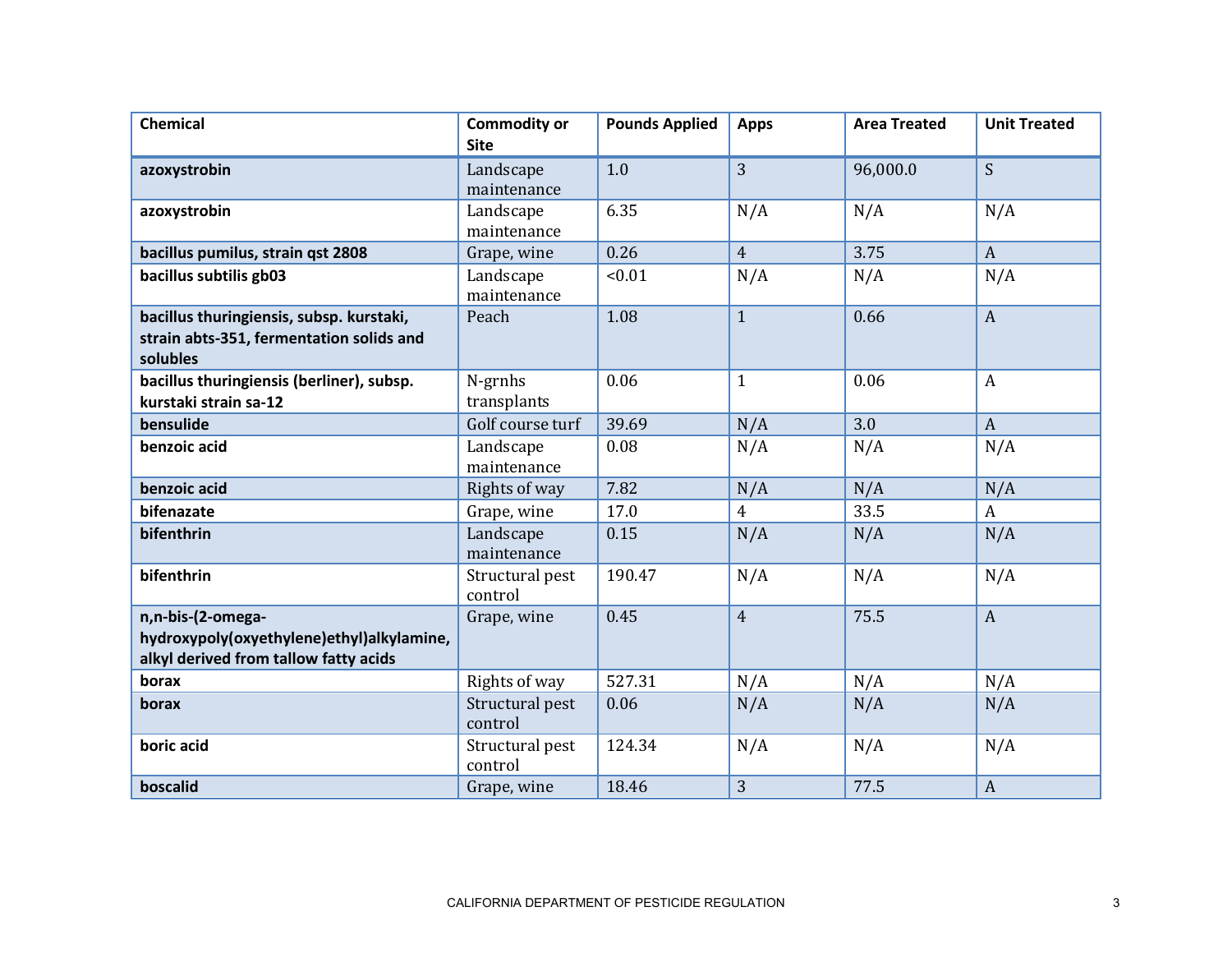| <b>Chemical</b>                            | <b>Commodity or</b><br><b>Site</b> | <b>Pounds Applied</b> | <b>Apps</b>  | <b>Area Treated</b> | <b>Unit Treated</b> |
|--------------------------------------------|------------------------------------|-----------------------|--------------|---------------------|---------------------|
| boscalid                                   | Landscape<br>maintenance           | 0.7                   | N/A          | N/A                 | N/A                 |
| brodifacoum                                | Structural pest<br>control         | < 0.01                | N/A          | N/A                 | N/A                 |
| bromadiolone                               | Landscape<br>maintenance           | < 0.01                | N/A          | N/A                 | N/A                 |
| bromadiolone                               | Structural pest<br>control         | 0.07                  | N/A          | N/A                 | N/A                 |
| bromethalin                                | Landscape<br>maintenance           | < 0.01                | N/A          | N/A                 | N/A                 |
| bromethalin                                | Structural pest<br>control         | < 0.01                | N/A          | N/A                 | N/A                 |
| butyl alcohol                              | Grape, wine                        | 9.53                  | 23           | 744.9               | $\mathbf{A}$        |
| butyl alcohol                              | Rights of way                      | 0.69                  | N/A          | N/A                 | N/A                 |
| cadmium chloride                           | Landscape<br>maintenance           | 19.13                 | N/A          | N/A                 | N/A                 |
| carbo methoxy ether cellulose, sodium salt | Grape, wine                        | 0.12                  | $\mathbf{1}$ | 43.5                | $\overline{A}$      |
| carfentrazone-ethyl                        | Golf course turf                   | 0.01                  | N/A          | 120,000.0           | S                   |
| carfentrazone-ethyl                        | Grape, wine                        | 0.48                  | $\mathbf{1}$ | 16.25               | $\mathbf{A}$        |
| carfentrazone-ethyl                        | Landscape<br>maintenance           | 0.17                  | N/A          | N/A                 | N/A                 |
| carfentrazone-ethyl                        | Structural pest<br>control         | 0.01                  | N/A          | N/A                 | N/A                 |
| chlorantraniliprole                        | Golf course turf                   | 10.92                 | N/A          | 55.0                | $\mathbf{A}$        |
| chlorantraniliprole                        | Golf course turf                   | 0.84                  | N/A          | 120,000.0           | S                   |
| chlorantraniliprole                        | Landscape<br>maintenance           | 0.22                  | N/A          | N/A                 | N/A                 |
| chlorantraniliprole                        | Structural pest<br>control         | 0.13                  | N/A          | N/A                 | N/A                 |
| chlorfenapyr                               | Landscape<br>maintenance           | 0.03                  | N/A          | N/A                 | N/A                 |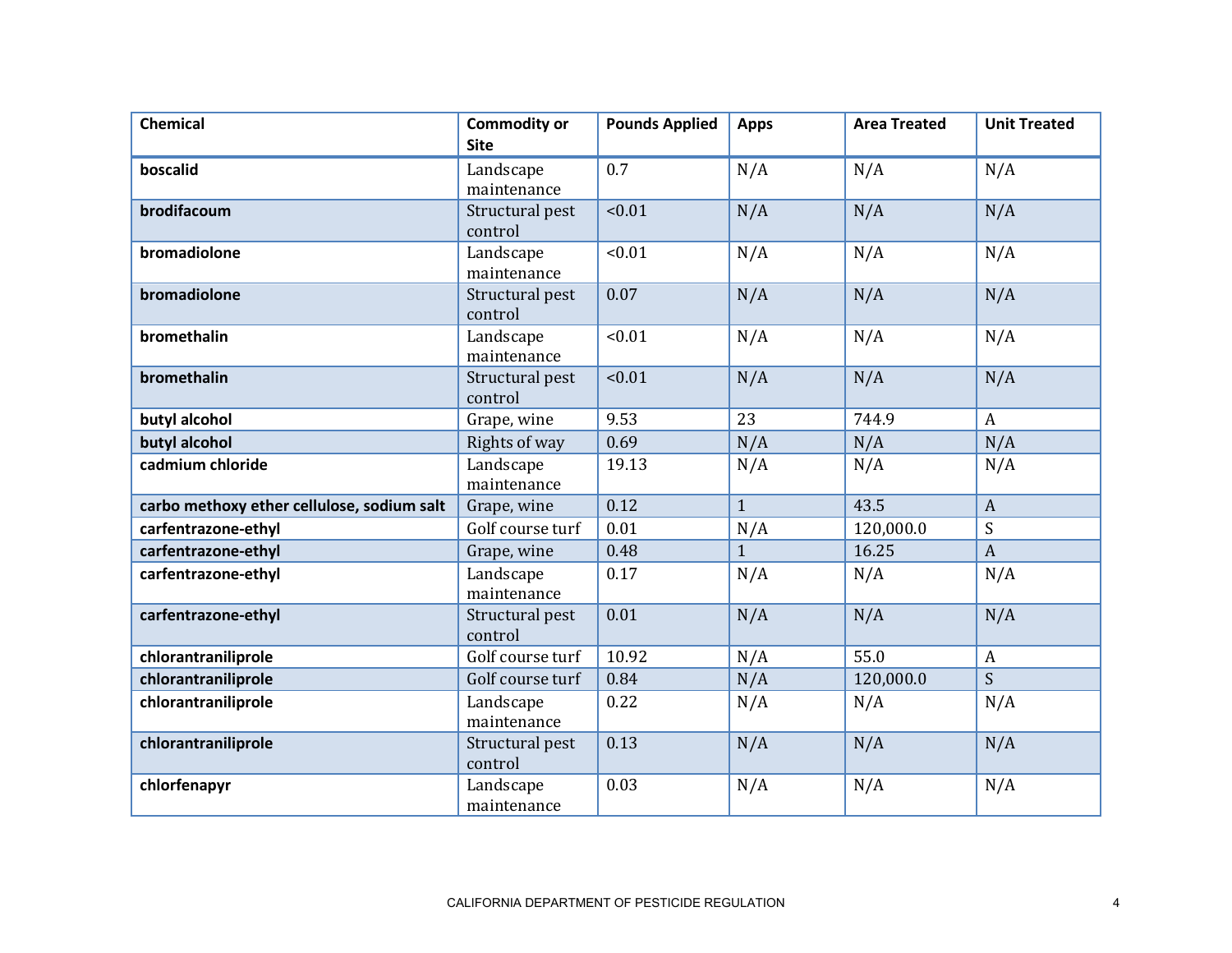| <b>Chemical</b>                           | <b>Commodity or</b><br><b>Site</b> | <b>Pounds Applied</b> | <b>Apps</b>  | <b>Area Treated</b> | <b>Unit Treated</b> |
|-------------------------------------------|------------------------------------|-----------------------|--------------|---------------------|---------------------|
| chlorfenapyr                              | Structural pest<br>control         | 4.62                  | N/A          | N/A                 | N/A                 |
| chlorophacinone                           | Landscape<br>maintenance           | < 0.01                | N/A          | N/A                 | N/A                 |
| chlorothalonil                            | Golf course turf                   | 45.21                 | N/A          | 240,000.0           | S                   |
| chlorothalonil                            | Landscape<br>maintenance           | 165.76                | 7            | 22.75               | $\boldsymbol{A}$    |
| chlorothalonil                            | Landscape<br>maintenance           | 11.21                 | 3            | 96,000.0            | S                   |
| chlorothalonil                            | Landscape<br>maintenance           | 511.57                | N/A          | N/A                 | N/A                 |
| chlorpyrifos                              | Structural pest<br>control         | < 0.01                | N/A          | N/A                 | N/A                 |
| chlorsulfuron                             | Rights of way                      | 0.62                  | N/A          | N/A                 | N/A                 |
| chlorsulfuron                             | Uncultivated<br>non-ag             | 0.01                  | N/A          | 4.0                 | $\mathbf{A}$        |
| citric acid                               | Apple                              | 4.27                  | 2            | 12.0                | $\boldsymbol{A}$    |
| citric acid                               | Grape, wine                        | 0.61                  | $\mathbf{1}$ | 22.0                | $\boldsymbol{A}$    |
| clarified hydrophobic extract of neem oil | Grape                              | 1.02                  | N/A          | 2,000.0             | S                   |
| clarified hydrophobic extract of neem oil | Vegetable                          | 0.77                  | N/A          | 0.2                 | $\overline{A}$      |
| clethodim                                 | Landscape<br>maintenance           | 2.66                  | N/A          | N/A                 | N/A                 |
| clethodim                                 | Rights of way                      | 6.39                  | N/A          | N/A                 | N/A                 |
| clopyralid, monoethanolamine salt         | Landscape<br>maintenance           | 0.57                  | N/A          | N/A                 | N/A                 |
| clopyralid, monoethanolamine salt         | Pastureland                        | 0.12                  | N/A          | 1.0                 | $\boldsymbol{A}$    |
| clopyralid, monoethanolamine salt         | Rights of way                      | 1.85                  | N/A          | N/A                 | N/A                 |
| clopyralid, triethylamine salt            | Landscape<br>maintenance           | 11.62                 | N/A          | N/A                 | N/A                 |
| clothianidin                              | Golf course turf                   | 5.0                   | N/A          | 120,000.0           | S                   |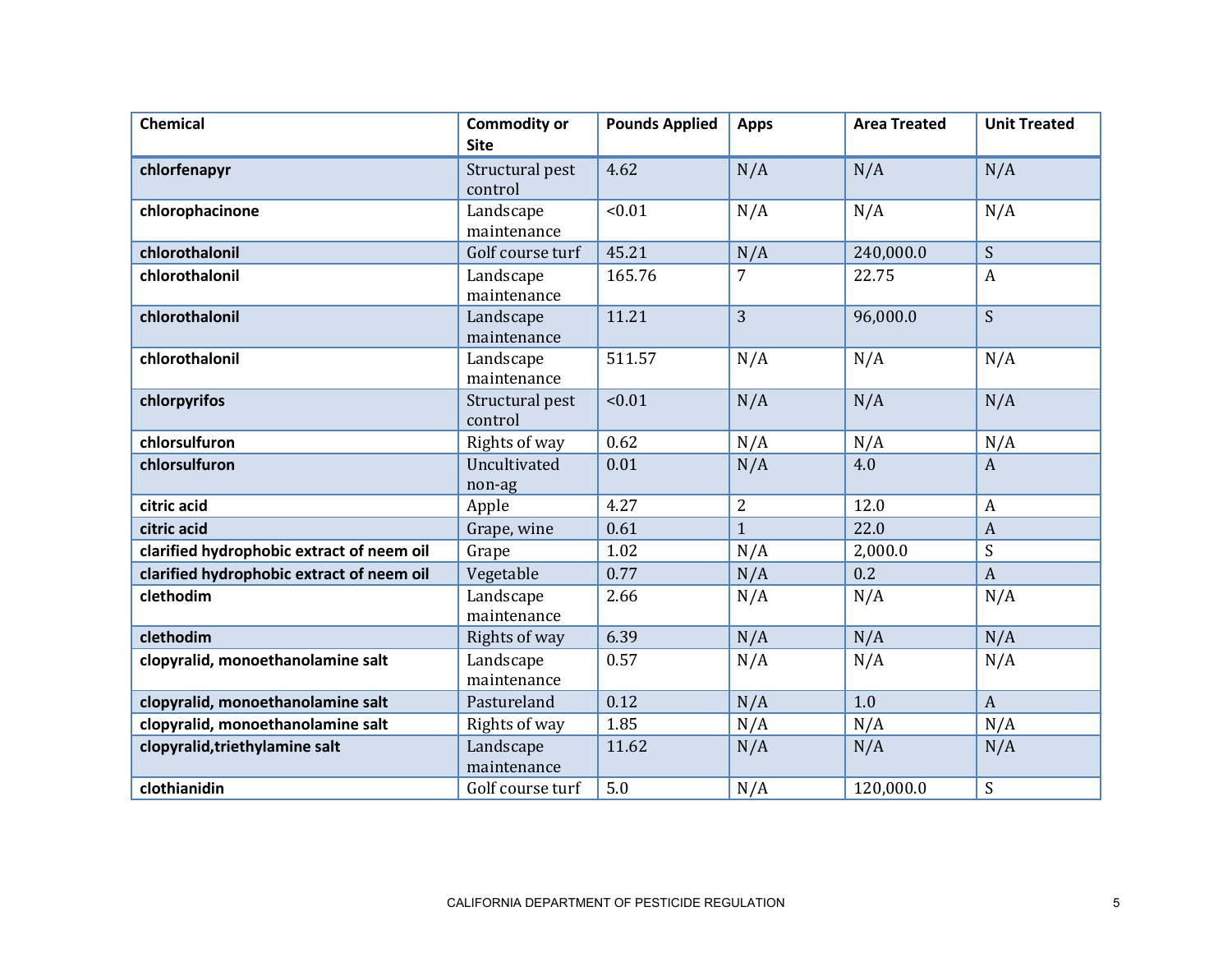| Chemical                             | <b>Commodity or</b>        | <b>Pounds Applied</b> | <b>Apps</b>    | <b>Area Treated</b> | <b>Unit Treated</b> |
|--------------------------------------|----------------------------|-----------------------|----------------|---------------------|---------------------|
|                                      | <b>Site</b>                |                       |                |                     |                     |
| clothianidin                         | Landscape<br>maintenance   | 3.46                  | N/A            | N/A                 | N/A                 |
| clothianidin                         | Structural pest<br>control | 0.17                  | N/A            | N/A                 | N/A                 |
| codling moth granulosis virus        | Apple                      | < 0.01                | $\mathbf{1}$   | 6.0                 | $\mathbf{A}$        |
| codling moth granulosis virus        | Landscape<br>maintenance   | < 0.01                | N/A            | N/A                 | N/A                 |
| copper ammonium complex              | Olive                      | 2.62                  | N/A            | 1.0                 | $\mathbf{A}$        |
| copper carbonate, basic              | Rights of way              | 20.88                 | N/A            | N/A                 | N/A                 |
| copper ethanolamine complexes, mixed | Landscape<br>maintenance   | 211.69                | N/A            | N/A                 | N/A                 |
| copper ethanolamine complexes, mixed | Rights of way              | 3,998.2               | N/A            | N/A                 | N/A                 |
| copper ethanolamine complexes, mixed | Water area                 | 76.22                 | $\overline{2}$ | 40.01               | $\boldsymbol{A}$    |
| copper ethanolamine complexes, mixed | Water area                 | 2.42                  | $\overline{2}$ | 110,255.0           | S                   |
| copper ethylenediamine complex       | Rights of way              | 2,568.57              | N/A            | N/A                 | N/A                 |
| copper ethylenediamine complex       | Water area                 | 0.84                  | N/A            | 1.0                 | $\mathbf P$         |
| copper hydroxide                     | Grape, wine                | 65.39                 | $\mathbf{1}$   | 62.0                | $\mathbf{A}$        |
| copper naphthenate                   | Structural pest<br>control | 1.17                  | N/A            | N/A                 | N/A                 |
| copper oxide (ous)                   | Apple                      | 6.29                  | 2              | 12.0                | $\mathbf{A}$        |
| copper oxide (ous)                   | Grape, wine                | 26.85                 | 8              | 29.1                | $\boldsymbol{A}$    |
| copper oxide (ous)                   | Peach                      | 24.33                 | $\overline{2}$ | 2.66                | $\boldsymbol{A}$    |
| copper sulfate (pentahydrate)        | Water area                 | 167.66                | $\overline{2}$ | 21.01               | A                   |
| copper sulfate (pentahydrate)        | Water area                 | 3.45                  | N/A            | 71,003.0            | S                   |
| copper triethanolamine complex       | Rights of way              | 2,899.37              | N/A            | N/A                 | N/A                 |
| copper triethanolamine complex       | Water area                 | 3.26                  | 5              | 0.9                 | $\boldsymbol{A}$    |
| copper triethanolamine complex       | Water area                 | 0.95                  | N/A            | 1.0                 | $\mathbf{P}$        |
| cyantraniliprole                     | Structural pest<br>control | < 0.01                | N/A            | N/A                 | N/A                 |
| cyfluthrin                           | Regulatory pest<br>control | 1.12                  | N/A            | N/A                 | N/A                 |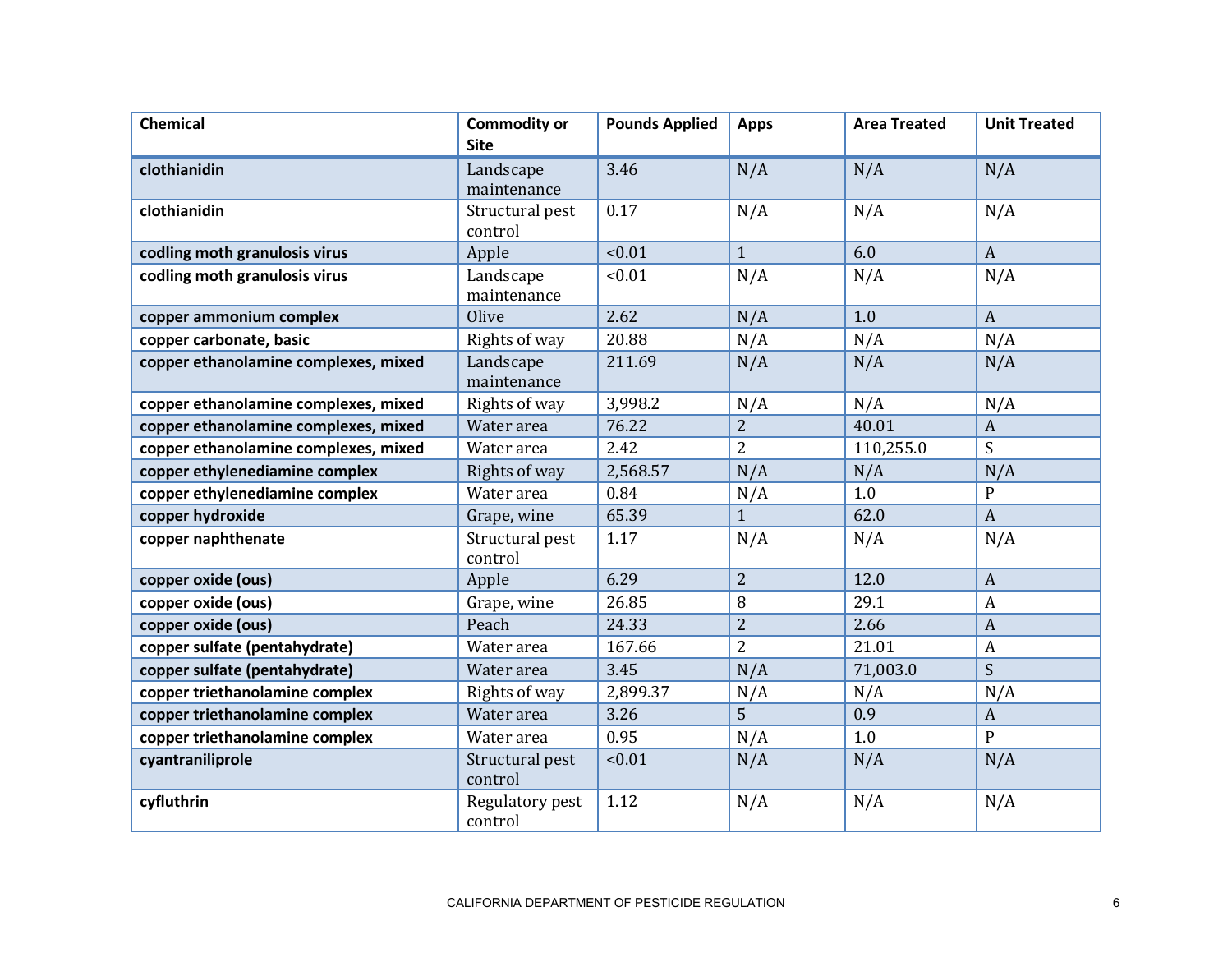| <b>Chemical</b>            | <b>Commodity or</b><br><b>Site</b> | <b>Pounds Applied</b> | <b>Apps</b> | <b>Area Treated</b> | <b>Unit Treated</b> |
|----------------------------|------------------------------------|-----------------------|-------------|---------------------|---------------------|
| cyfluthrin                 | Structural pest<br>control         | 58.68                 | N/A         | N/A                 | N/A                 |
| beta-cyfluthrin            | Structural pest<br>control         | 21.92                 | N/A         | N/A                 | N/A                 |
| cypermethrin               | Landscape<br>maintenance           | 0.18                  | N/A         | N/A                 | N/A                 |
| cypermethrin               | Structural pest<br>control         | 12.48                 | N/A         | N/A                 | N/A                 |
| (s)-cypermethrin           | Structural pest<br>control         | < 0.01                | N/A         | N/A                 | N/A                 |
| 2,4-d, butoxyethanol ester | Pastureland                        | 2.72                  | N/A         | 5.0                 | $\boldsymbol{A}$    |
| 2,4-d, dimethylamine salt  | Landscape<br>maintenance           | 1.47                  | N/A         | N/A                 | N/A                 |
| 2,4-d, 2-ethylhexyl ester  | Landscape<br>maintenance           | 1.21                  | N/A         | N/A                 | N/A                 |
| 2,4-d, 2-ethylhexyl ester  | Structural pest<br>control         | 0.1                   | N/A         | N/A                 | N/A                 |
| dazomet                    | Rights of way                      | 316.05                | N/A         | N/A                 | N/A                 |
| ddvp                       | Structural pest<br>control         | 0.05                  | N/A         | N/A                 | N/A                 |
| ddvp, other related        | Structural pest<br>control         | < 0.01                | N/A         | N/A                 | N/A                 |
| deltamethrin               | Structural pest<br>control         | 16.04                 | N/A         | N/A                 | N/A                 |
| diatomaceous earth         | Landscape<br>maintenance           | 12.0                  | N/A         | N/A                 | N/A                 |
| diatomaceous earth         | Structural pest<br>control         | 2.91                  | N/A         | N/A                 | N/A                 |
| dicamba                    | Landscape<br>maintenance           | 0.07                  | N/A         | N/A                 | N/A                 |
| dicamba                    | Structural pest<br>control         | 0.01                  | N/A         | N/A                 | N/A                 |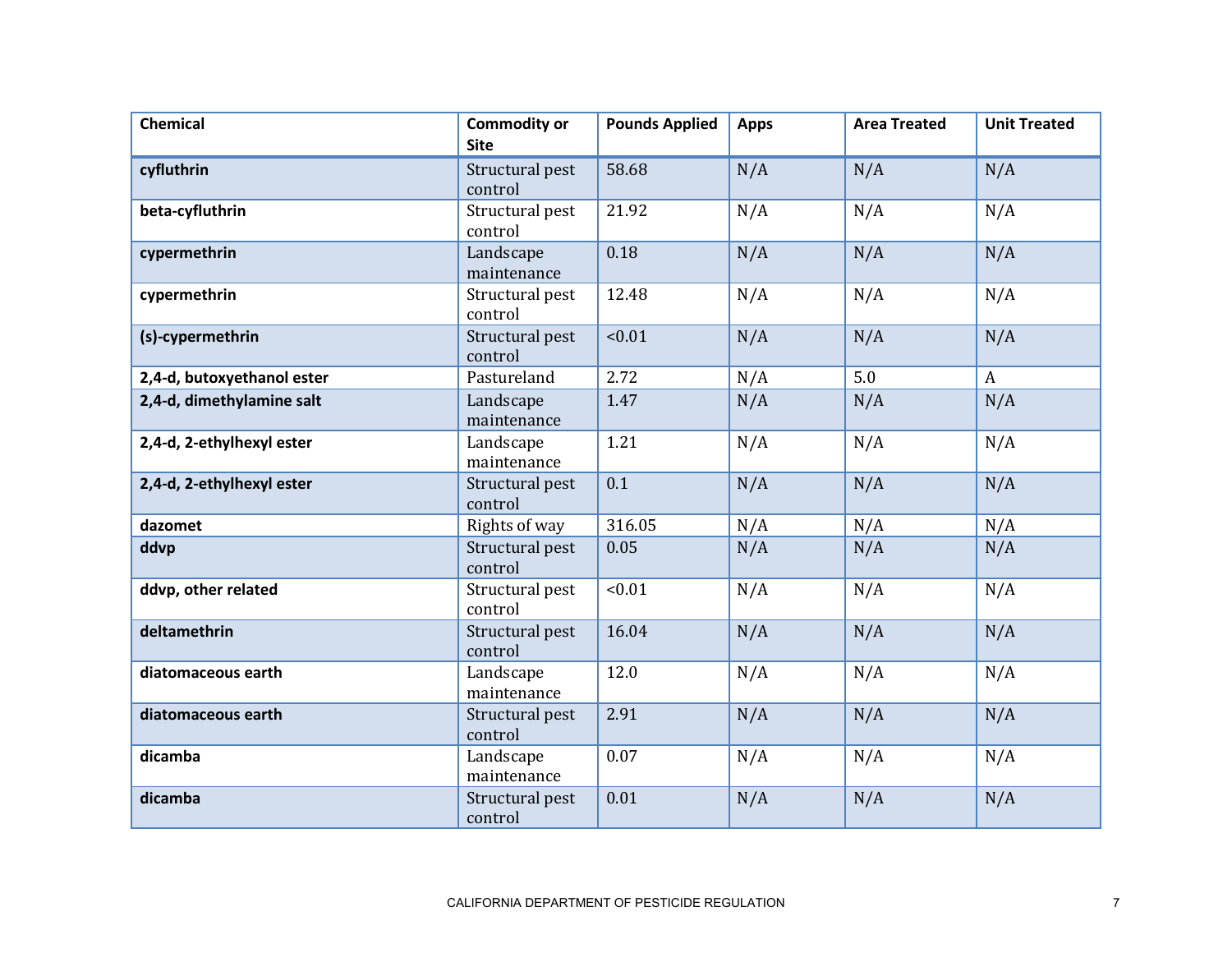| <b>Chemical</b>                  | <b>Commodity or</b><br><b>Site</b> | <b>Pounds Applied</b> | <b>Apps</b>    | <b>Area Treated</b> | <b>Unit Treated</b> |
|----------------------------------|------------------------------------|-----------------------|----------------|---------------------|---------------------|
| dicamba, dimethylamine salt      | Landscape<br>maintenance           | 0.17                  | N/A            | N/A                 | N/A                 |
| diethylene glycol                | Landscape<br>maintenance           | 0.01                  | N/A            | N/A                 | N/A                 |
| diethylene glycol                | Rights of way                      | 0.92                  | N/A            | N/A                 | N/A                 |
| diethylene glycol                | Uncultivated<br>non-ag             | 0.01                  | N/A            | 1.0                 | $\mathbf{A}$        |
| difethialone                     | Structural pest<br>control         | 0.01                  | N/A            | N/A                 | N/A                 |
| dimethyl alkyl tertiary amines   | Landscape<br>maintenance           | 0.07                  | N/A            | N/A                 | N/A                 |
| dimethyl alkyl tertiary amines   | Rights of way                      | 8.52                  | N/A            | N/A                 | N/A                 |
| dimethylpolysiloxane             | Grape, wine                        | 0.23                  | 28             | 869.65              | $\boldsymbol{A}$    |
| dimethylpolysiloxane             | Landscape<br>maintenance           | < 0.01                | N/A            | N/A                 | N/A                 |
| dimethylpolysiloxane             | Rights of way                      | 0.46                  | N/A            | N/A                 | N/A                 |
| dimethylpolysiloxane             | Uncultivated<br>non-ag             | < 0.01                | N/A            | 1.0                 | $\boldsymbol{A}$    |
| dimethyl silicone fluid emulsion | Grape, wine                        | 0.08                  | $\overline{7}$ | 14.0                | $\boldsymbol{A}$    |
| dinotefuran                      | Landscape<br>maintenance           | 0.21                  | N/A            | N/A                 | N/A                 |
| dinotefuran                      | Structural pest<br>control         | 45.21                 | N/A            | N/A                 | N/A                 |
| diphacinone                      | Landscape<br>maintenance           | 0.01                  | N/A            | N/A                 | N/A                 |
| diphacinone                      | Structural pest<br>control         | 0.01                  | N/A            | N/A                 | N/A                 |
| diphacinone, sodium salt         | Structural pest<br>control         | < 0.01                | N/A            | N/A                 | N/A                 |
| diquat dibromide                 | Landscape<br>maintenance           | 1,632.09              | N/A            | N/A                 | N/A                 |
| diquat dibromide                 | Rights of way                      | 15.47                 | N/A            | N/A                 | N/A                 |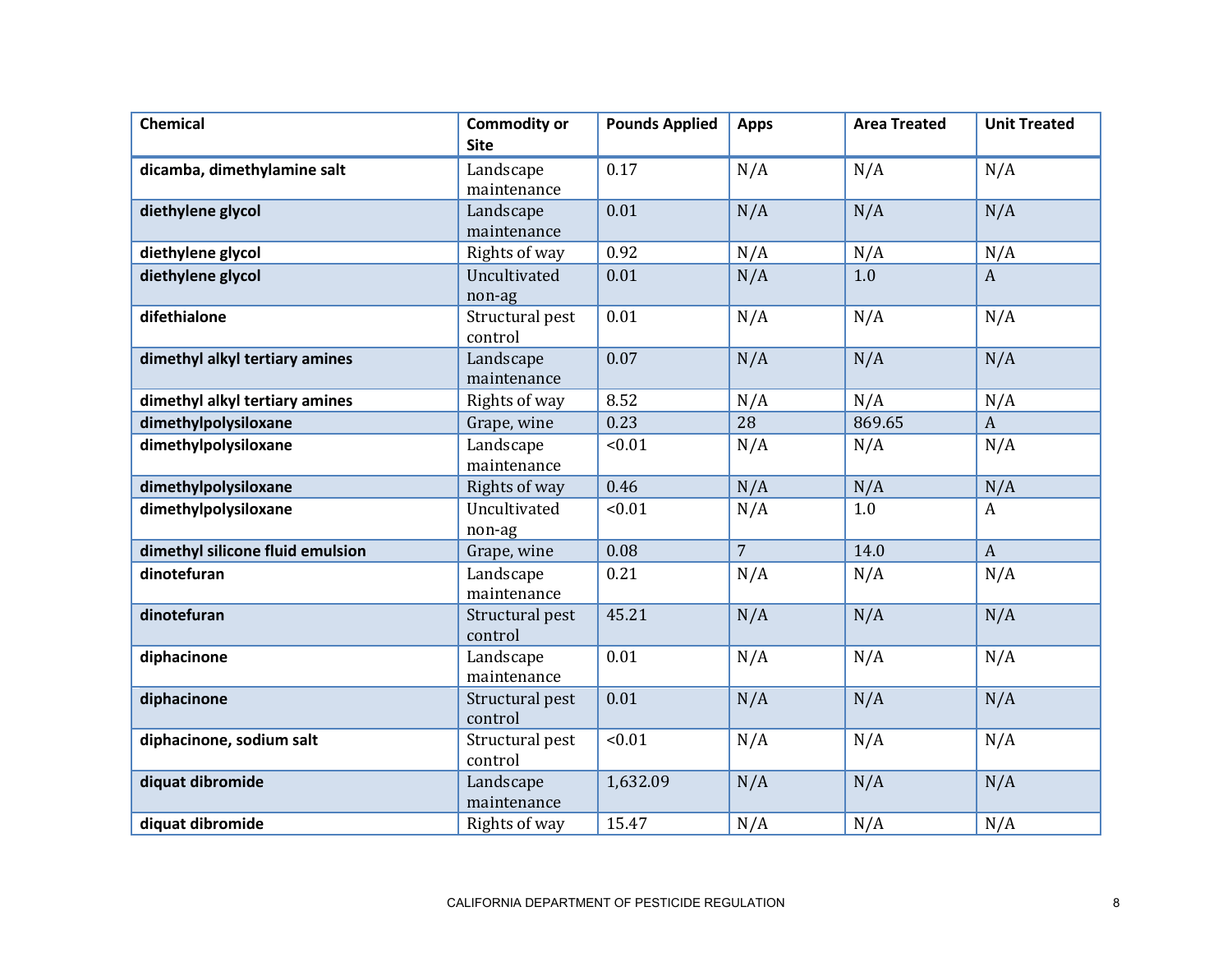| <b>Chemical</b>                                               | <b>Commodity or</b><br><b>Site</b> | <b>Pounds Applied</b> | <b>Apps</b>    | <b>Area Treated</b> | <b>Unit Treated</b> |
|---------------------------------------------------------------|------------------------------------|-----------------------|----------------|---------------------|---------------------|
| diquat dibromide                                              | Structural pest<br>control         | 0.02                  | N/A            | N/A                 | N/A                 |
| diquat dibromide                                              | Uncultivated<br>non-ag             | 0.17                  | N/A            | 1.5                 | $\boldsymbol{A}$    |
| diquat dibromide                                              | Water area                         | 41.41                 | 3              | 28.16               | $\overline{A}$      |
| diquat dibromide                                              | Water area                         | 3.06                  | N/A            | 185,000.0           | $\mathsf C$         |
| diquat dibromide                                              | Water area                         | 3.34                  | N/A            | 348,445.0           | S                   |
| disodium octaborate tetrahydrate                              | Regulatory pest<br>control         | 10.78                 | N/A            | N/A                 | N/A                 |
| disodium octaborate tetrahydrate                              | Rights of way                      | 25.67                 | N/A            | N/A                 | N/A                 |
| disodium octaborate tetrahydrate                              | Structural pest<br>control         | 65.18                 | N/A            | N/A                 | N/A                 |
| disodium phosphate                                            | Apple                              | 2.27                  | $\overline{2}$ | 12.0                | $\mathbf{A}$        |
| dithiopyr                                                     | Golf course turf                   | 11.53                 | N/A            | 135.0               | $\boldsymbol{A}$    |
| dithiopyr                                                     | Golf course turf                   | 50.38                 | N/A            | 120,000.0           | S                   |
| dithiopyr                                                     | Landscape<br>maintenance           | 94.95                 | N/A            | N/A                 | N/A                 |
| dithiopyr                                                     | Rights of way                      | 217.06                | N/A            | N/A                 | N/A                 |
| dithiopyr                                                     | Structural pest<br>control         | 0.1                   | N/A            | N/A                 | N/A                 |
| diuron                                                        | Grape, wine                        | 60.55                 | $\overline{2}$ | 100.5               | $\mathbf{A}$        |
| alpha-(para-dodecylphenyl)-omega-<br>hydroxypoly(oxyethylene) | Grape, wine                        | 2.23                  | 13             | 311.0               | $\boldsymbol{A}$    |
| emamectin benzoate                                            | Landscape<br>maintenance           | 0.16                  | N/A            | N/A                 | N/A                 |
| endothall, dipotassium salt                                   | Landscape<br>maintenance           | 3,858.2               | N/A            | N/A                 | N/A                 |
| endothall, dipotassium salt                                   | Structural pest<br>control         | 5.39                  | N/A            | N/A                 | N/A                 |
| endothall, dipotassium salt                                   | Water area                         | 36.81                 | N/A            | 7.25                | A                   |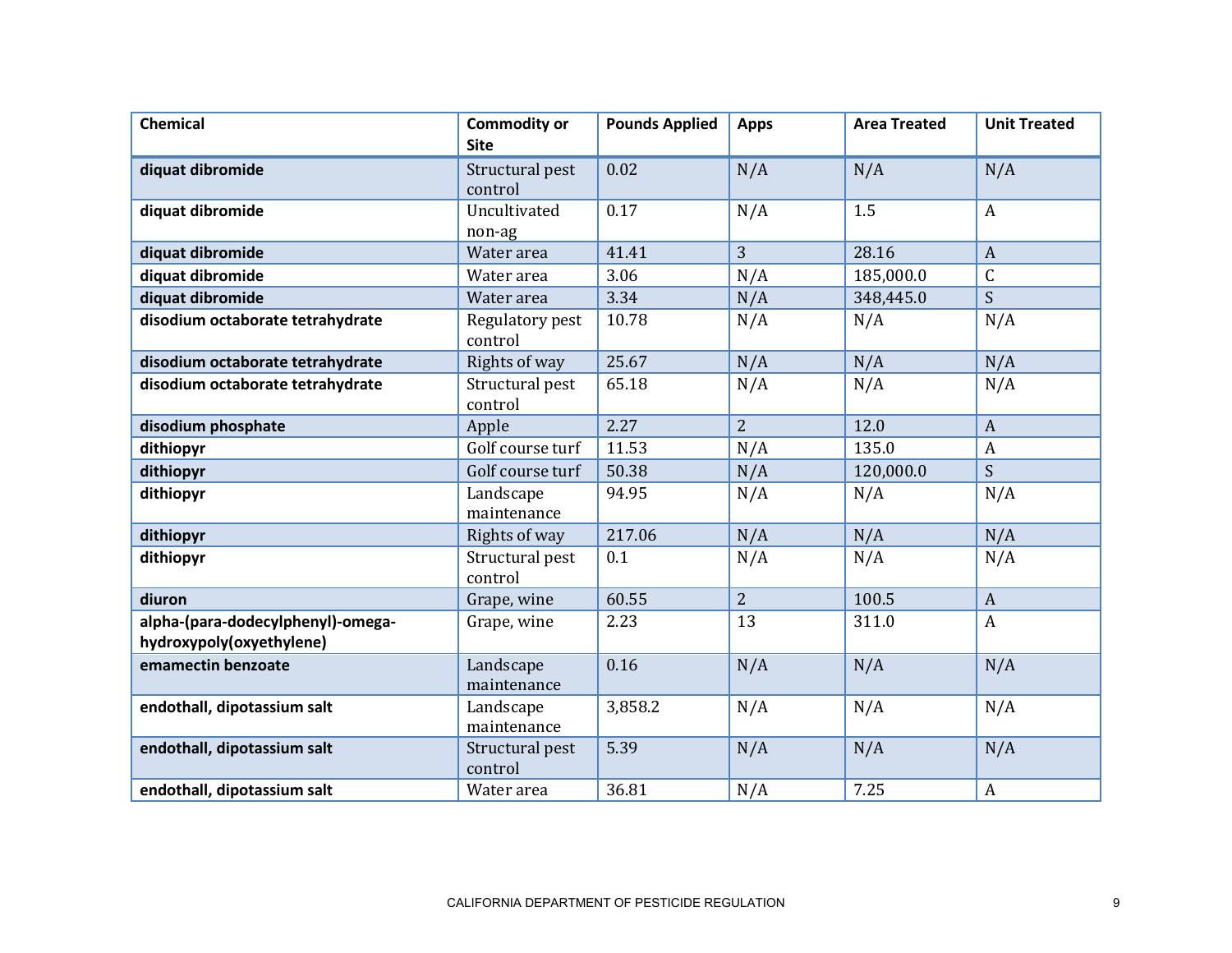| <b>Chemical</b>                                            | <b>Commodity or</b><br><b>Site</b> | <b>Pounds Applied</b> | <b>Apps</b>  | <b>Area Treated</b> | <b>Unit Treated</b> |
|------------------------------------------------------------|------------------------------------|-----------------------|--------------|---------------------|---------------------|
| endothall, mono [n,n-dimethyl alkylamine]<br>salt          | Water area                         | 13.44                 | N/A          | 2.0                 | $\boldsymbol{A}$    |
| esfenvalerate                                              | Structural pest<br>control         | 12.37                 | N/A          | N/A                 | N/A                 |
| ethephon                                                   | Golf course turf                   | 28.17                 | N/A          | 840,000.0           | S                   |
| ethephon                                                   | Landscape<br>maintenance           | 23.96                 | 3            | 9.5                 | $\boldsymbol{A}$    |
| ethephon                                                   | Landscape<br>maintenance           | 58.12                 | N/A          | N/A                 | N/A                 |
| etofenprox                                                 | Structural pest<br>control         | 0.14                  | N/A          | N/A                 | N/A                 |
| etoxazole                                                  | Grape, wine                        | 2.7                   | $\mathbf{1}$ | 62.0                | $\boldsymbol{A}$    |
| fatty acids, mixed                                         | Landscape<br>maintenance           | 0.03                  | N/A          | N/A                 | N/A                 |
| fatty acids, mixed                                         | Rights of way                      | 19.27                 | N/A          | N/A                 | N/A                 |
| fatty acids, mixed                                         | Uncultivated<br>non-ag             | 0.04                  | N/A          | 16.0                | $\mathbf{A}$        |
| fatty acids, c16-c18 and c18-unsaturated,<br>methyl esters | Landscape<br>maintenance           | 1.35                  | N/A          | N/A                 | N/A                 |
| fenhexamid                                                 | Grape, wine                        | 4.4                   | $\mathbf{1}$ | 8.8                 | $\boldsymbol{A}$    |
| fenpyroximate                                              | Grape, wine                        | 0.32                  | $\mathbf{1}$ | 2.6                 | $\overline{A}$      |
| ferric sodium edta                                         | Structural pest<br>control         | 0.01                  | N/A          | N/A                 | N/A                 |
| fipronil                                                   | Landscape<br>maintenance           | 0.05                  | N/A          | N/A                 | N/A                 |
| fipronil                                                   | Regulatory pest<br>control         | 0.31                  | N/A          | N/A                 | N/A                 |
| fipronil                                                   | Structural pest<br>control         | 103.49                | N/A          | N/A                 | N/A                 |
| flazasulfuron                                              | Grape, wine                        | 1.03                  | 3            | 44.75               | $\boldsymbol{A}$    |
| fluazifop-butyl                                            | Landscape<br>maintenance           | 0.05                  | N/A          | N/A                 | N/A                 |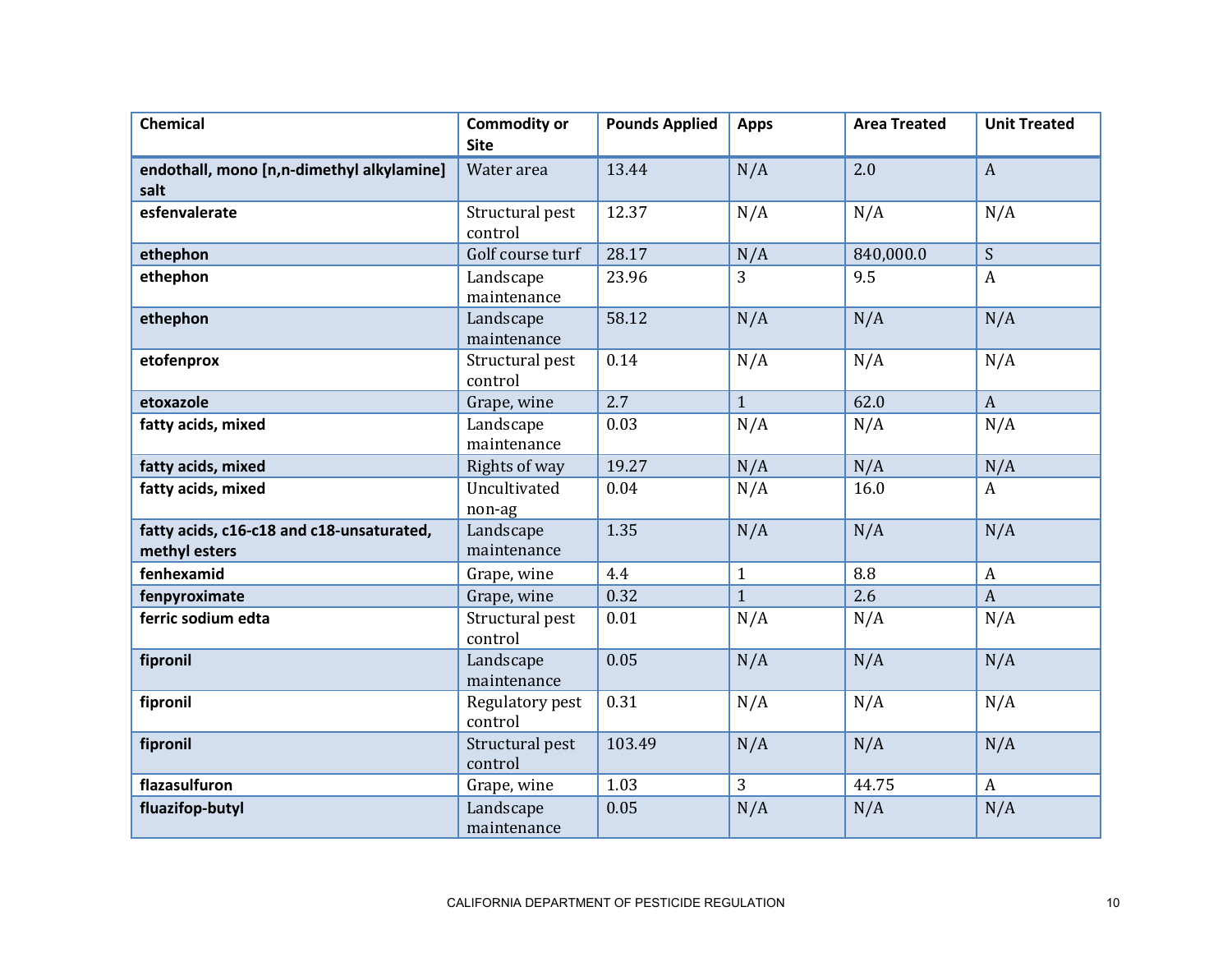| <b>Chemical</b>      | <b>Commodity or</b><br><b>Site</b> | <b>Pounds Applied</b> | <b>Apps</b>    | <b>Area Treated</b> | <b>Unit Treated</b> |
|----------------------|------------------------------------|-----------------------|----------------|---------------------|---------------------|
| fluazifop-p-butyl    | Landscape<br>maintenance           | 0.17                  | N/A            | N/A                 | N/A                 |
| fluazinam            | Golf course turf                   | 0.83                  | N/A            | 120,000.0           | S                   |
| fludioxonil          | Landscape<br>maintenance           | 2.08                  | $\mathbf{1}$   | 3.25                | $\boldsymbol{A}$    |
| fludioxonil          | Landscape<br>maintenance           | 0.45                  | 3              | 96,000.0            | S                   |
| fludioxonil          | Landscape<br>maintenance           | 3.18                  | N/A            | N/A                 | N/A                 |
| flumioxazin          | Grape, wine                        | 22.57                 | 10             | 93.78               | $\boldsymbol{A}$    |
| flumioxazin          | Landscape<br>maintenance           | 3.57                  | N/A            | N/A                 | N/A                 |
| flumioxazin          | Rights of way                      | 6.55                  | N/A            | N/A                 | N/A                 |
| flumioxazin          | Water area                         | 3.78                  | N/A            | 0.95                | $\boldsymbol{A}$    |
| flumioxazin          | Water area                         | 2.75                  | N/A            | 185,000.0           | $\mathsf{C}$        |
| flumioxazin          | Water area                         | 0.16                  | N/A            | 46,000.0            | S                   |
| fluopyram            | Grape, wine                        | 19.19                 | 9              | 204.6               | $\mathbf{A}$        |
| fluoxastrobin        | Landscape<br>maintenance           | 0.01                  | N/A            | N/A                 | N/A                 |
| fluridone            | Water area                         | 11.76                 | $\mathbf{1}$   | 16.8                | $\boldsymbol{A}$    |
| fluridone            | Water area                         | 0.31                  | N/A            | 1.0                 | ${\bf P}$           |
| fluroxypyr           | Golf course turf                   | 0.41                  | N/A            | 120,000.0           | S                   |
| flutolanil           | Landscape<br>maintenance           | 5.69                  | N/A            | N/A                 | N/A                 |
| fluxapyroxad         | Landscape<br>maintenance           | 2.07                  | N/A            | N/A                 | N/A                 |
| foramsulfuron        | Rights of way                      | < 0.01                | N/A            | N/A                 | N/A                 |
| formic acid          | Beehive                            | 5.94                  | $\overline{2}$ | 210.0               | U                   |
| fosetyl-al           | Golf course turf                   | 35.2                  | N/A            | 120,000.0           | S                   |
| glufosinate-ammonium | Grape, wine                        | 70.06                 | $\overline{4}$ | 60.13               | $\overline{A}$      |
| glufosinate-ammonium | Rights of way                      | 1.9                   | N/A            | N/A                 | N/A                 |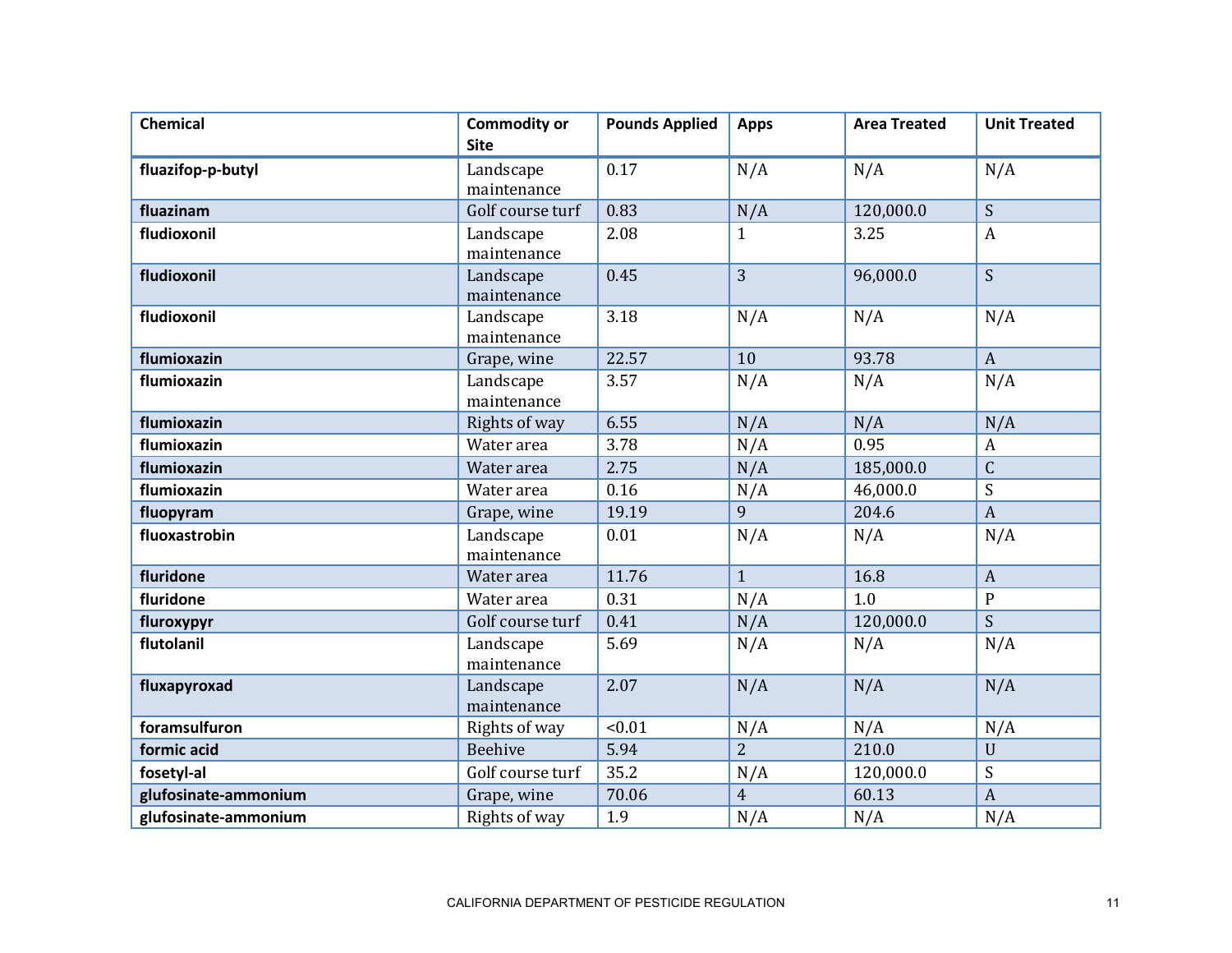| <b>Chemical</b>                 | <b>Commodity or</b><br><b>Site</b> | <b>Pounds Applied</b> | <b>Apps</b>    | <b>Area Treated</b> | <b>Unit Treated</b> |
|---------------------------------|------------------------------------|-----------------------|----------------|---------------------|---------------------|
|                                 |                                    |                       |                |                     |                     |
| glycerol                        | Grape, wine                        | 3.32                  | $\mathbf{1}$   | 22.0                | $\boldsymbol{A}$    |
| glyphosate, dimethylamine salt  | Forest,<br>timberland              | 1,749.79              | 16             | 514.3               | $\boldsymbol{A}$    |
| glyphosate, dimethylamine salt  | Landscape<br>maintenance           | 4.0                   | N/A            | N/A                 | N/A                 |
| glyphosate, dimethylamine salt  | Rights of way                      | 937.49                | N/A            | N/A                 | N/A                 |
| glyphosate, isopropylamine salt | Christmas tree                     | 8.54                  | $\mathbf{1}$   | 3.5                 | $\boldsymbol{A}$    |
| glyphosate, isopropylamine salt | Forest,<br>timberland              | 140.36                | $\overline{2}$ | 69.4                | A                   |
| glyphosate, isopropylamine salt | Golf course turf                   | 5.98                  | N/A            | 0.75                | $\boldsymbol{A}$    |
| glyphosate, isopropylamine salt | Grape, wine                        | 65.04                 | $\overline{2}$ | 34.0                | $\boldsymbol{A}$    |
| glyphosate, isopropylamine salt | Landscape<br>maintenance           | 2,693.68              | N/A            | N/A                 | N/A                 |
| glyphosate, isopropylamine salt | N-grnhs<br>transplants             | 0.33                  | 14             | 0.9                 | $\boldsymbol{A}$    |
| glyphosate, isopropylamine salt | N-outdr flower                     | 10.59                 | N/A            | 4.3                 | $\overline{A}$      |
| glyphosate, isopropylamine salt | N-outdr<br>transplants             | 0.74                  | 13             | 3.5                 | $\boldsymbol{A}$    |
| glyphosate, isopropylamine salt | Pastureland                        | 5.88                  | $\overline{2}$ | 30.15               | $\boldsymbol{A}$    |
| glyphosate, isopropylamine salt | Rangeland                          | 8.48                  | N/A            | 32.0                | $\boldsymbol{A}$    |
| glyphosate, isopropylamine salt | Rights of way                      | 4,348.96              | N/A            | N/A                 | N/A                 |
| glyphosate, isopropylamine salt | Structural pest<br>control         | 8.44                  | N/A            | N/A                 | N/A                 |
| glyphosate, isopropylamine salt | Uncultivated<br>non-ag             | 6.6                   | $\overline{4}$ | 232.5               | $\boldsymbol{A}$    |
| glyphosate, isopropylamine salt | Water area                         | 21.69                 | 8              | 12.11               | $\boldsymbol{A}$    |
| glyphosate, isopropylamine salt | Water area                         | 4.94                  | N/A            | 50,000.0            | $\boldsymbol{S}$    |
| glyphosate, potassium salt      | Grape, wine                        | 275.17                | 15             | 213.23              | $\boldsymbol{A}$    |
| glyphosate, potassium salt      | Landscape<br>maintenance           | 30.62                 | N/A            | N/A                 | N/A                 |
| glyphosate, potassium salt      | Pastureland                        | 13.19                 | N/A            | 20.25               | A                   |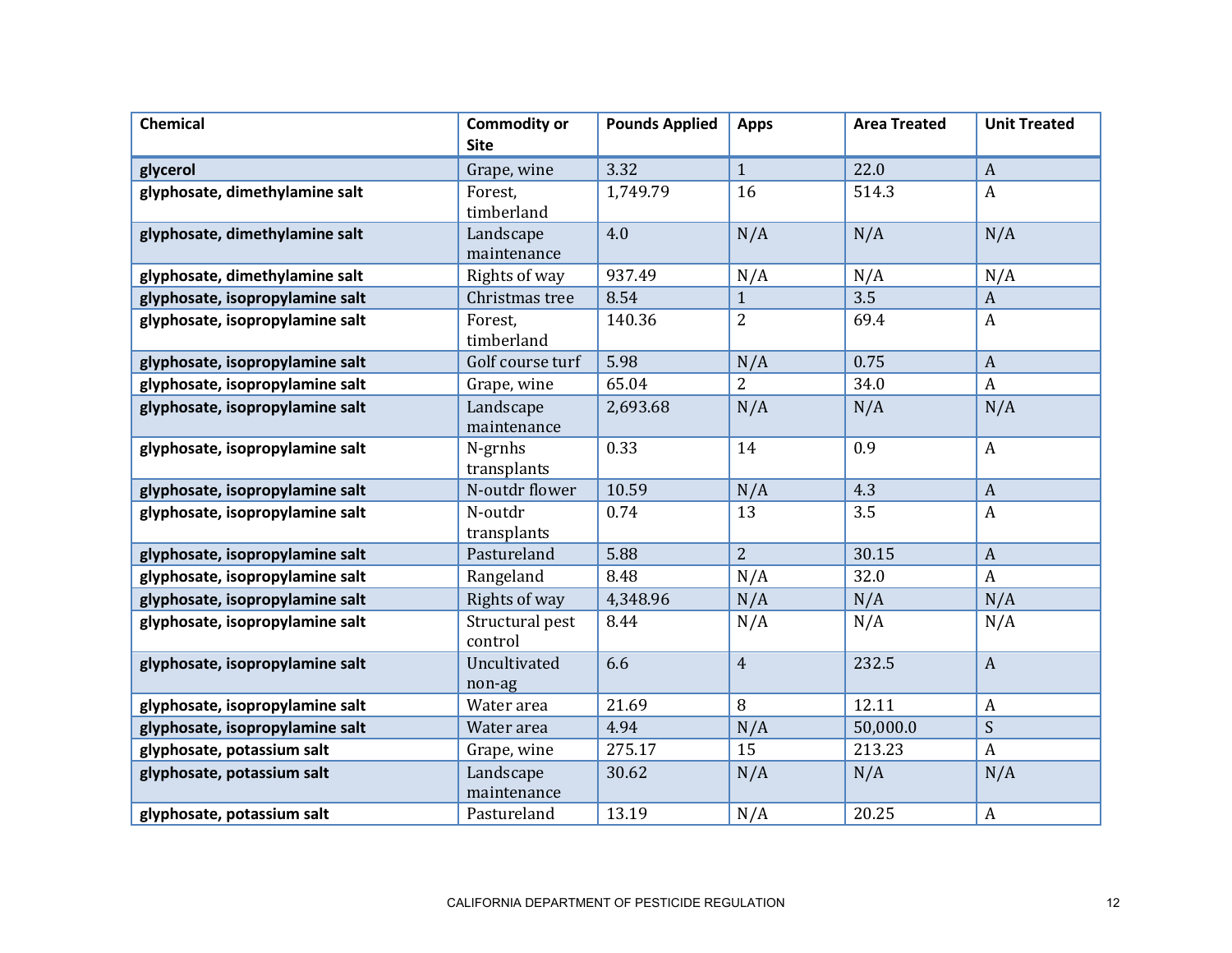| <b>Chemical</b>                                                       | <b>Commodity or</b><br><b>Site</b> | <b>Pounds Applied</b> | <b>Apps</b>    | <b>Area Treated</b> | <b>Unit Treated</b> |
|-----------------------------------------------------------------------|------------------------------------|-----------------------|----------------|---------------------|---------------------|
| glyphosate, potassium salt                                            | Rights of way                      | 25.95                 | N/A            | N/A                 | N/A                 |
| halosulfuron-methyl                                                   | Landscape<br>maintenance           | < 0.01                | N/A            | N/A                 | N/A                 |
| halosulfuron-methyl                                                   | Structural pest<br>control         | < 0.01                | N/A            | N/A                 | N/A                 |
| heptyl butyrate                                                       | Structural pest<br>control         | 0.11                  | N/A            | N/A                 | N/A                 |
| hexazinone                                                            | Forest,<br>timberland              | 58.78                 | $\overline{7}$ | 235.2               | $\boldsymbol{A}$    |
| hydramethylnon                                                        | Structural pest<br>control         | 0.01                  | N/A            | N/A                 | N/A                 |
| hydroprene                                                            | Structural pest<br>control         | 0.26                  | N/A            | N/A                 | N/A                 |
| 2-(3-hydroxypropyl)-hepta-methyl<br>trisiloxane, ethoxylated, acetate | Grape, wine                        | 9.92                  | $\overline{2}$ | 5.7                 | $\boldsymbol{A}$    |
| 2-(3-hydroxypropyl)-hepta-methyl<br>trisiloxane, ethoxylated, acetate | Rights of way                      | 3.61                  | N/A            | N/A                 | N/A                 |
| imazamox, ammonium salt                                               | Water area                         | 0.01                  | N/A            | 0.27                | $\boldsymbol{A}$    |
| imazamox, ammonium salt                                               | Water area                         | 0.42                  | N/A            | 717,518.0           | $\mathsf C$         |
| imazapyr, isopropylamine salt                                         | Forest,<br>timberland              | 162.26                | 8              | 211.0               | $\boldsymbol{A}$    |
| imazapyr, isopropylamine salt                                         | Rights of way                      | 239.55                | N/A            | N/A                 | N/A                 |
| imidacloprid                                                          | Golf course turf                   | 0.26                  | N/A            | 120,000.0           | ${\mathsf S}$       |
| imidacloprid                                                          | Grape, wine                        | 13.44                 | 11             | 272.6               | $\boldsymbol{A}$    |
| imidacloprid                                                          | Landscape<br>maintenance           | 5.3                   | N/A            | N/A                 | N/A                 |
| imidacloprid                                                          | Structural pest<br>control         | 51.41                 | N/A            | N/A                 | N/A                 |
| indaziflam                                                            | Landscape<br>maintenance           | 0.7                   | N/A            | N/A                 | N/A                 |
| indaziflam                                                            | Rights of way                      | 37.26                 | N/A            | N/A                 | N/A                 |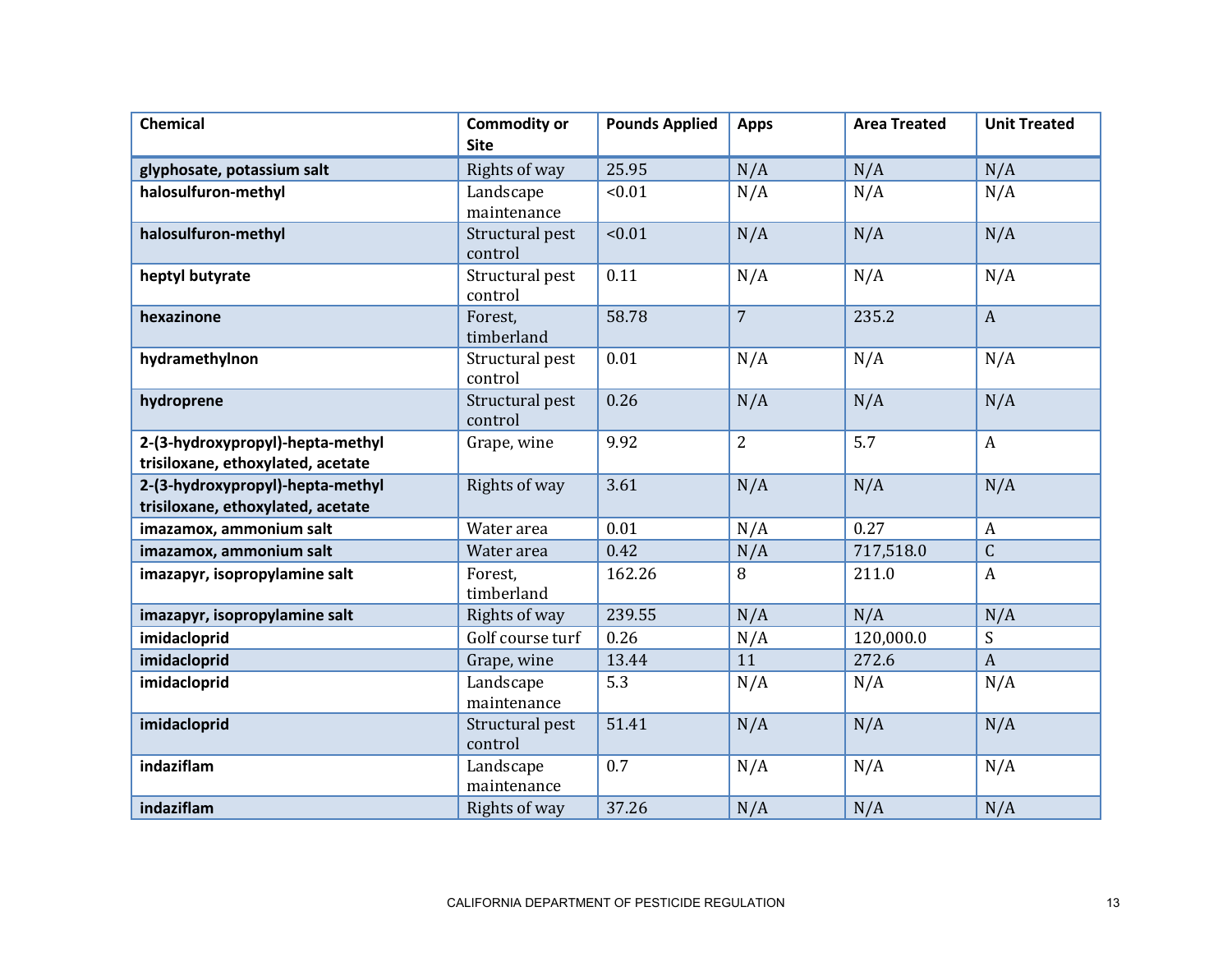| <b>Chemical</b>                         | <b>Commodity or</b><br><b>Site</b> | <b>Pounds Applied</b> | <b>Apps</b>  | <b>Area Treated</b> | <b>Unit Treated</b> |
|-----------------------------------------|------------------------------------|-----------------------|--------------|---------------------|---------------------|
| indoxacarb                              | Golf course turf                   | 0.45                  | N/A          | 240,000.0           | S                   |
| indoxacarb                              | Structural pest<br>control         | 5.69                  | N/A          | N/A                 | N/A                 |
| iodosulfuron-methyl-sodium              | Rights of way                      | < 0.01                | N/A          | N/A                 | N/A                 |
| iron phosphate                          | Landscape<br>maintenance           | 0.25                  | N/A          | N/A                 | N/A                 |
| iron phosphate                          | Structural pest<br>control         | 0.01                  | N/A          | N/A                 | N/A                 |
| isoparaffinic hydrocarbons              | Grape, wine                        | 0.25                  | $\mathbf{1}$ | 4.5                 | $\overline{A}$      |
| isopropyl alcohol                       | Grape, wine                        | 2.47                  | 3            | 122.5               | $\boldsymbol{A}$    |
| isopropyl alcohol                       | Landscape<br>maintenance           | 5.52                  | N/A          | N/A                 | N/A                 |
| isopropylamine dodecylbenzene sulfonate | Pastureland                        | 0.01                  | N/A          | 20.0                | $\boldsymbol{A}$    |
| isopropylamine dodecylbenzene sulfonate | Rights of way                      | 0.01                  | N/A          | N/A                 | N/A                 |
| isoxaben                                | Landscape<br>maintenance           | 1.68                  | N/A          | N/A                 | N/A                 |
| isoxaben                                | Rights of way                      | 41.0                  | N/A          | N/A                 | N/A                 |
| isoxaben                                | Structural pest<br>control         | 0.12                  | N/A          | N/A                 | N/A                 |
| kaolin                                  | Grape, wine                        | 71.25                 | $\mathbf{1}$ | 3.7                 | $\mathbf{A}$        |
| kaolin                                  | Squash, winter                     | 7.6                   | $\mathbf{1}$ | 6.0                 | $\mathbf{A}$        |
| kerosene                                | Landscape<br>maintenance           | 0.59                  | N/A          | N/A                 | N/A                 |
| kresoxim-methyl                         | Grape                              | 0.16                  | 3            | 0.84                | $\boldsymbol{A}$    |
| kresoxim-methyl                         | Grape, wine                        | 35.75                 | 10           | 287.1               | $\mathbf{A}$        |
| lambda-cyhalothrin                      | Regulatory pest<br>control         | 0.01                  | N/A          | N/A                 | N/A                 |
| lambda-cyhalothrin                      | Structural pest<br>control         | 1.19                  | N/A          | N/A                 | N/A                 |
| lecithin                                | Grape, wine                        | 0.25                  | $\mathbf{1}$ | 2.0                 | $\boldsymbol{A}$    |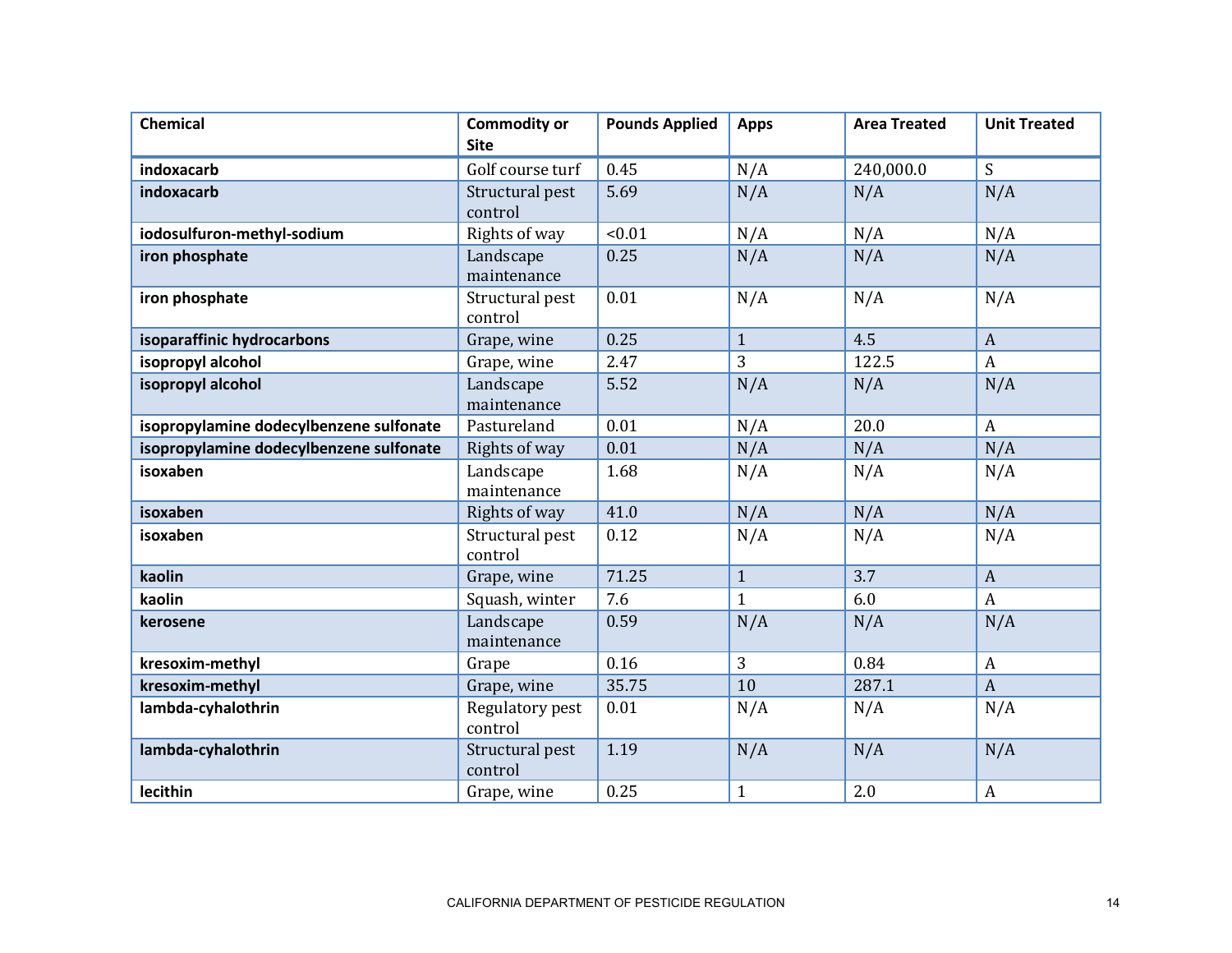| <b>Chemical</b>          | <b>Commodity or</b><br><b>Site</b> | <b>Pounds Applied</b> | <b>Apps</b>  | <b>Area Treated</b> | <b>Unit Treated</b> |
|--------------------------|------------------------------------|-----------------------|--------------|---------------------|---------------------|
|                          |                                    |                       |              |                     |                     |
| lecithin                 | Landscape                          | 0.12                  | N/A          | N/A                 | N/A                 |
|                          | maintenance                        |                       |              |                     |                     |
| lecithin                 | Pastureland                        | 0.44                  | N/A          | 48.0                | $\boldsymbol{A}$    |
| lecithin                 | Rangeland                          | 2.03                  | N/A          | 20.0                | $\mathbf{A}$        |
| lecithin                 | Rights of way                      | 85.45                 | N/A          | N/A                 | N/A                 |
| lecithin                 | Water area                         | 0.95                  | N/A          | 3.25                | $\boldsymbol{A}$    |
| lime-sulfur              | Apple                              | 3.08                  | $\mathbf{1}$ | 6.0                 | $\boldsymbol{A}$    |
| lime-sulfur              | Landscape                          | 20.4                  | N/A          | N/A                 | N/A                 |
|                          | maintenance                        |                       |              |                     |                     |
| lime-sulfur              | Peach                              | 9.24                  | N/A          | 0.25                | $\boldsymbol{A}$    |
| lime-sulfur              | Pome fruit                         | 1.15                  | N/A          | 0.13                | $\boldsymbol{A}$    |
| lime-sulfur              | Stone fruit                        | 1.25                  | 1            | 0.38                | $\boldsymbol{A}$    |
| limonene                 | Landscape                          | 6.75                  | N/A          | N/A                 | N/A                 |
|                          | maintenance                        |                       |              |                     |                     |
| limonene                 | Structural pest                    | 0.42                  | N/A          | N/A                 | N/A                 |
|                          | control                            |                       |              |                     |                     |
| linalool                 | Structural pest                    | < 0.01                | N/A          | N/A                 | N/A                 |
|                          | control                            |                       |              |                     |                     |
| malathion                | Landscape                          | 0.66                  | N/A          | N/A                 | N/A                 |
|                          | maintenance                        |                       |              |                     |                     |
| mcpa, dimethylamine salt | Golf course turf                   | 3.51                  | N/A          | 120,000.0           | S                   |
| mcpp-p, potassium salt   | Golf course turf                   | 14.89                 | N/A          | 240,000.0           | S                   |
| mcpp-p, potassium salt   | Landscape                          | 1.58                  | N/A          | N/A                 | N/A                 |
|                          | maintenance                        |                       |              |                     |                     |
| mcpp-p, potassium salt   | Rights of way                      | 1.49                  | N/A          | N/A                 | N/A                 |
| mecoprop-p               | Landscape                          | 0.27                  | N/A          | N/A                 | N/A                 |
|                          | maintenance                        |                       |              |                     |                     |
| mecoprop-p               | Structural pest                    | 0.03                  | N/A          | N/A                 | N/A                 |
|                          | control                            |                       |              |                     |                     |
| methoprene               | Structural pest                    | < 0.01                | N/A          | N/A                 | N/A                 |
|                          | control                            |                       |              |                     |                     |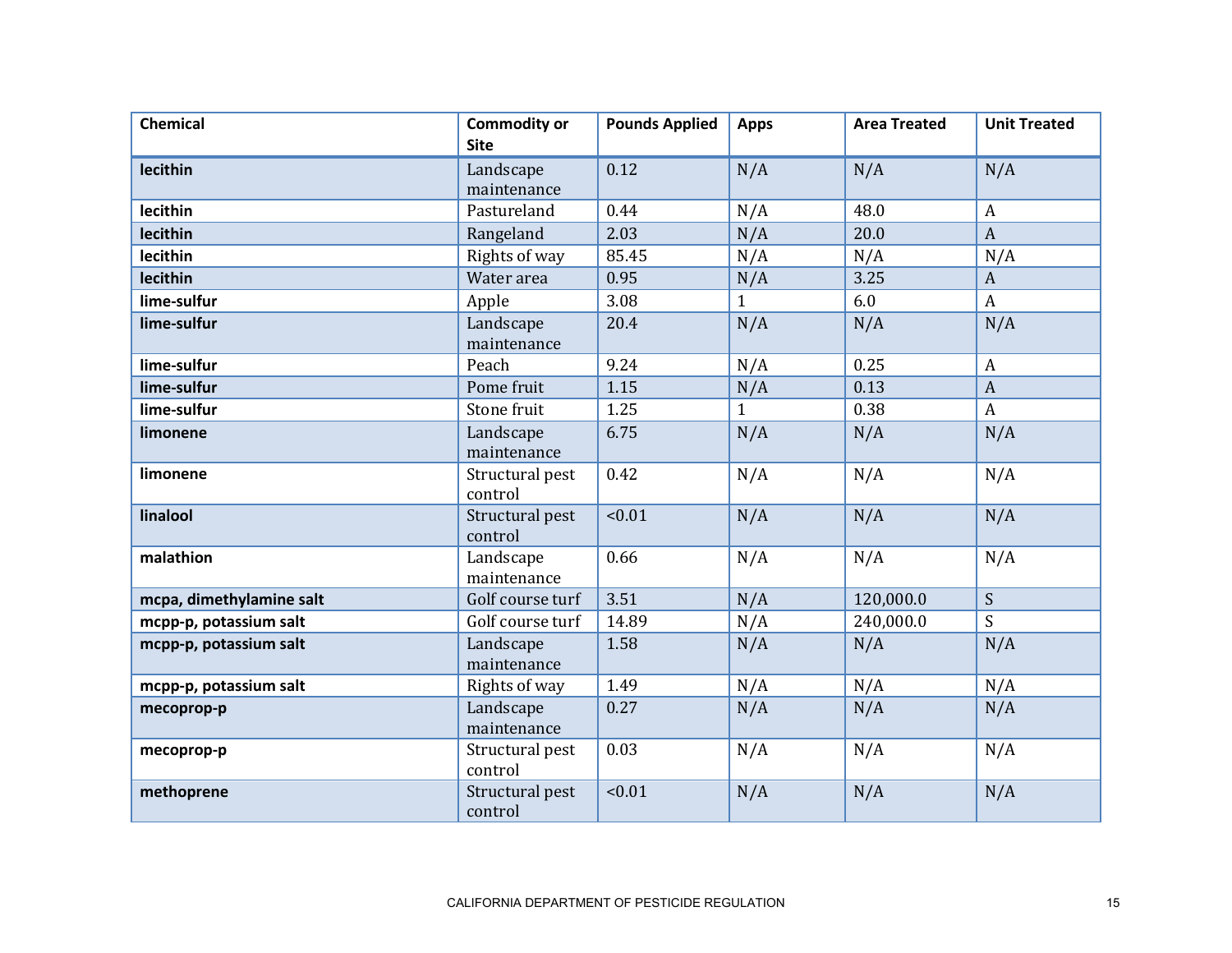| <b>Chemical</b>                        | <b>Commodity or</b><br><b>Site</b> | <b>Pounds Applied</b> | <b>Apps</b>    | <b>Area Treated</b> | <b>Unit Treated</b> |
|----------------------------------------|------------------------------------|-----------------------|----------------|---------------------|---------------------|
| s-methoprene                           | Structural pest<br>control         | 0.02                  | N/A            | N/A                 | N/A                 |
| methyl anthranilate                    | Grape, wine                        | 0.25                  | $\mathbf{1}$   | 0.25                | $\mathbf{A}$        |
| methylated soybean oil                 | Forest,<br>timberland              | 786.35                | 24             | 695.7               | $\mathbf{A}$        |
| methylated soybean oil                 | Grape, wine                        | 0.13                  | $\mathbf{1}$   | 2.0                 | $\mathbf{A}$        |
| methylated soybean oil                 | Landscape<br>maintenance           | 20.56                 | N/A            | N/A                 | N/A                 |
| methylated soybean oil                 | Pastureland                        | 0.22                  | N/A            | 48.0                | $\mathbf{A}$        |
| methylated soybean oil                 | Rangeland                          | 1.02                  | N/A            | 20.0                | $\boldsymbol{A}$    |
| methylated soybean oil                 | Rights of way                      | 1,964.3               | N/A            | N/A                 | N/A                 |
| methylated soybean oil                 | Water area                         | 0.48                  | N/A            | 3.25                | $\mathbf{A}$        |
| methyl silicone resins                 | Grape, wine                        | < 0.01                | $\overline{2}$ | 2.25                | $\mathbf{A}$        |
| metofluthrin                           | Structural pest<br>control         | < 0.01                | N/A            | N/A                 | N/A                 |
| mineral oil                            | Grape, wine                        | 14.81                 | 16             | 382.0               | $\overline{A}$      |
| mineral oil                            | Landscape<br>maintenance           | 204.54                | 4              | 13.0                | $\boldsymbol{A}$    |
| mineral oil                            | Landscape<br>maintenance           | 203.43                | N/A            | N/A                 | N/A                 |
| mineral oil                            | Peach                              | 37.47                 | $\overline{2}$ | 2.66                | $\mathbf{A}$        |
| mineral oil                            | Rights of way                      | 300.3                 | N/A            | N/A                 | N/A                 |
| modified phthalic glycerol alkyd resin | Grape, wine                        | 4.2                   | 5              | 22.5                | $\mathbf{A}$        |
| msma                                   | Landscape<br>maintenance           | 0.9                   | N/A            | N/A                 | N/A                 |
| muscalure                              | Structural pest<br>control         | < 0.01                | N/A            | N/A                 | N/A                 |
| myclobutanil                           | Grape                              | 0.13                  | 3              | 0.84                | $\overline{A}$      |
| myclobutanil                           | Grape, wine                        | 1.14                  | 7              | 16.75               | $\boldsymbol{A}$    |
| myclobutanil                           | Landscape<br>maintenance           | 0.1                   | N/A            | N/A                 | N/A                 |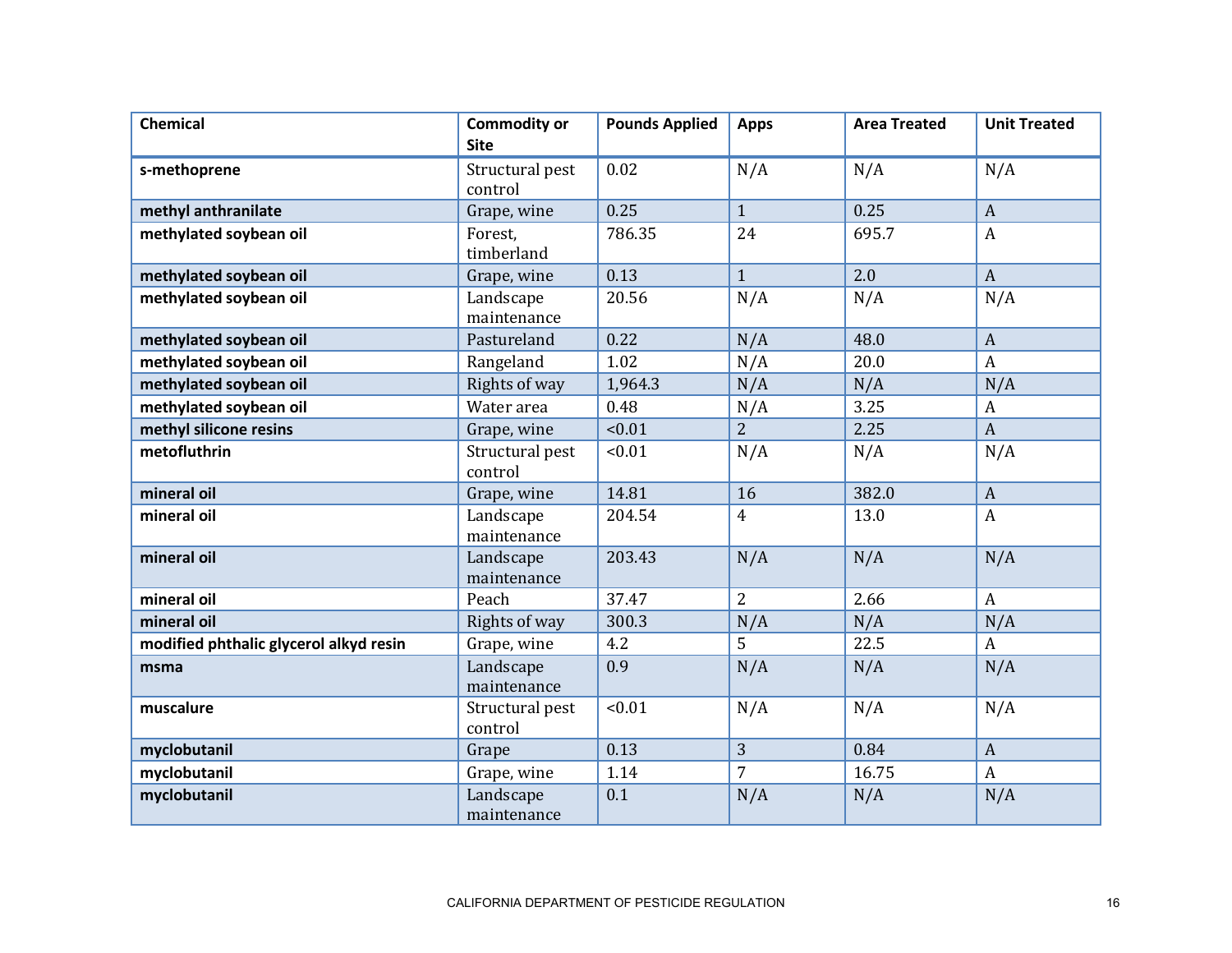| <b>Chemical</b>                                                                 | <b>Commodity or</b><br><b>Site</b> | <b>Pounds Applied</b> | <b>Apps</b>    | <b>Area Treated</b> | <b>Unit Treated</b> |
|---------------------------------------------------------------------------------|------------------------------------|-----------------------|----------------|---------------------|---------------------|
| napropamide                                                                     | Structural pest<br>control         | 0.09                  | N/A            | N/A                 | N/A                 |
| nonanoic acid                                                                   | Landscape<br>maintenance           | 12.29                 | N/A            | N/A                 | N/A                 |
| nonanoic acid, other related                                                    | Landscape<br>maintenance           | 0.65                  | N/A            | N/A                 | N/A                 |
| 4-nonylphenol, formaldehyde resin,<br>propoxylated                              | Grape                              | 0.26                  | $\overline{7}$ | 1.96                | $\boldsymbol{A}$    |
| 4-nonylphenol, formaldehyde resin,<br>propoxylated                              | Grape, wine                        | 4.81                  | 9              | 46.0                | $\boldsymbol{A}$    |
| alpha-(para-nonylphenyl)-omega-<br>hydroxypoly(oxyethylene)                     | Forest,<br>timberland              | 139.86                | 24             | 695.7               | $\boldsymbol{A}$    |
| alpha-(para-nonylphenyl)-omega-<br>hydroxypoly(oxyethylene)                     | Grape                              | 0.23                  | 5              | 1.4                 | $\boldsymbol{A}$    |
| alpha-(para-nonylphenyl)-omega-<br>hydroxypoly(oxyethylene)                     | Grape, wine                        | 110.85                | 30             | 947.4               | $\boldsymbol{A}$    |
| alpha-(para-nonylphenyl)-omega-<br>hydroxypoly(oxyethylene)                     | Landscape<br>maintenance           | 27.1                  | N/A            | N/A                 | N/A                 |
| alpha-(para-nonylphenyl)-omega-<br>hydroxypoly(oxyethylene)                     | Rights of way                      | 287.9                 | N/A            | N/A                 | N/A                 |
| alpha-(para-nonylphenyl)-omega-<br>hydroxypoly(oxyethylene)                     | Uncultivated<br>non-ag             | 0.14                  | N/A            | 16.0                | $\boldsymbol{A}$    |
| alpha-(para-nonylphenyl)-omega-<br>hydroxypoly(oxyethylene), branched           | Grape                              | 0.09                  | $\overline{2}$ | 0.56                | $\boldsymbol{A}$    |
| alpha-(para-nonylphenyl)-omega-<br>hydroxypoly(oxyethylene), branched           | Grape, wine                        | 0.88                  | $\overline{7}$ | 14.0                | $\boldsymbol{A}$    |
| alpha-(para-nonylphenyl)-omega-<br>hydroxypoly(oxyethylene), phosphate<br>ester | Grape, wine                        | 0.01                  | $\mathbf{1}$   | 4.5                 | $\overline{A}$      |
| novaluron                                                                       | Structural pest<br>control         | 0.07                  | N/A            | N/A                 | N/A                 |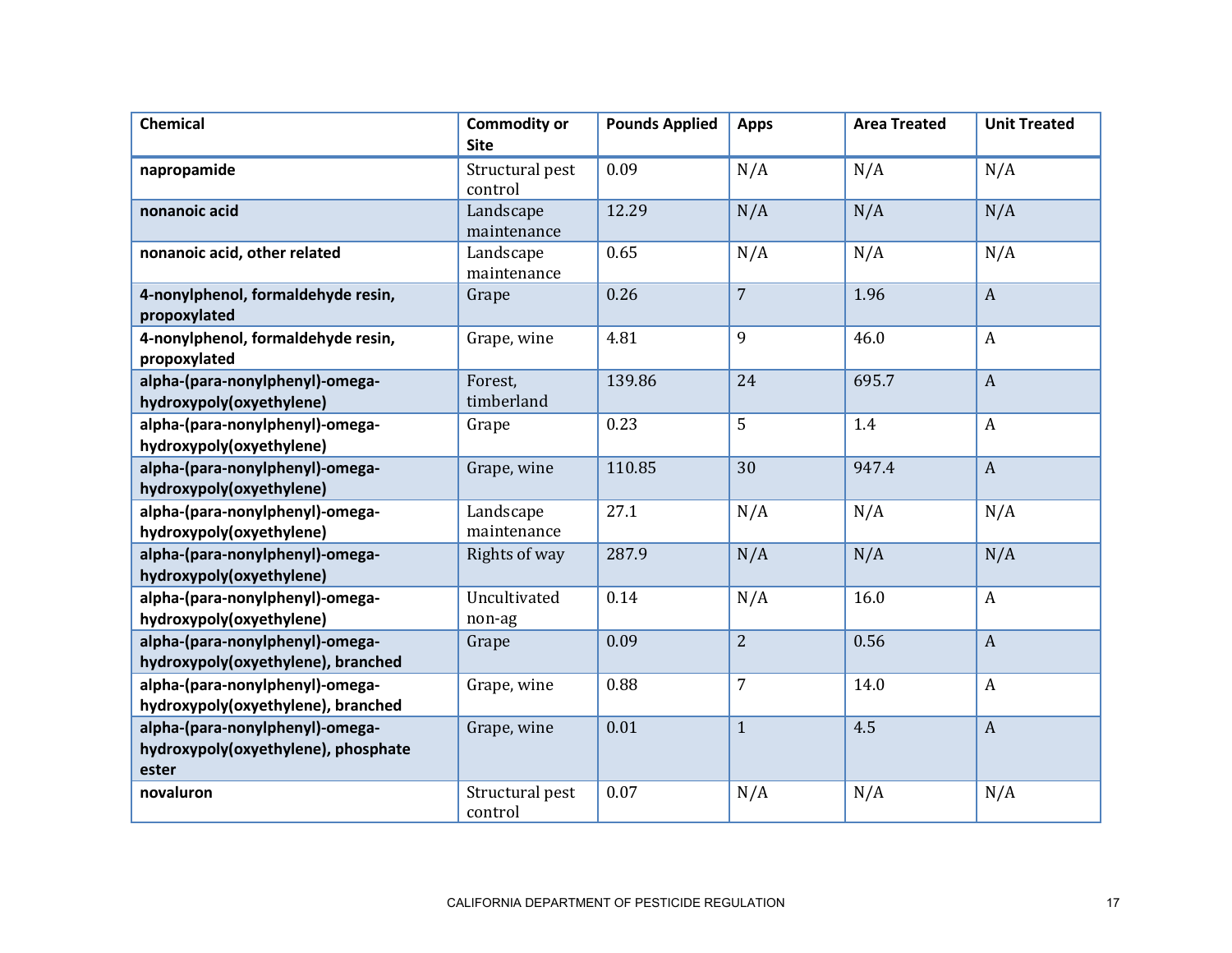| <b>Chemical</b>                      | <b>Commodity or</b><br><b>Site</b> | <b>Pounds Applied</b> | <b>Apps</b>    | <b>Area Treated</b> | <b>Unit Treated</b> |
|--------------------------------------|------------------------------------|-----------------------|----------------|---------------------|---------------------|
| noviflumuron                         | Structural pest<br>control         | < 0.01                | N/A            | N/A                 | N/A                 |
| n-octyl bicycloheptene dicarboximide | Structural pest<br>control         | 0.51                  | N/A            | N/A                 | N/A                 |
| oleic acid, ethyl ester              | Landscape<br>maintenance           | 1.82                  | N/A            | N/A                 | N/A                 |
| oleic acid, ethyl ester              | Rights of way                      | 280.3                 | N/A            | N/A                 | N/A                 |
| oleic acid, methyl ester             | Forest,<br>timberland              | 0.12                  | N/A            | 20.0                | $\mathbf{A}$        |
| oleic acid, methyl ester             | Rights of way                      | 117.71                | N/A            | N/A                 | N/A                 |
| oleic acid, methyl ester             | Uncultivated<br>non-ag             | 3.09                  | N/A            | 7.0                 | $\mathbf{A}$        |
| orchex 796 oil                       | Grape, wine                        | 0.17                  | $\mathbf{1}$   | 4.5                 | $\boldsymbol{A}$    |
| oryzalin                             | Christmas tree                     | 7.31                  | $\mathbf{1}$   | 3.5                 | $\boldsymbol{A}$    |
| oryzalin                             | Landscape<br>maintenance           | 8.47                  | N/A            | N/A                 | N/A                 |
| oryzalin                             | N-grnhs flower                     | 9.07                  | N/A            | 4.34                | $\mathbf{A}$        |
| oryzalin                             | N-grnhs<br>transplants             | 0.01                  | $\mathbf{1}$   | 0.06                | $\mathbf{A}$        |
| oryzalin                             | N-outdr<br>transplants             | 0.01                  | $\mathbf{1}$   | 0.14                | $\boldsymbol{A}$    |
| oxadiazon                            | N-outdr<br>transplants             | 0.01                  | $\mathbf{1}$   | 0.14                | $\mathbf{A}$        |
| oxyfluorfen                          | Christmas tree                     | 2.74                  | $\mathbf{1}$   | $\overline{3.5}$    | $\mathbf{A}$        |
| oxyfluorfen                          | Grape, wine                        | 78.0                  | 16             | 272.4               | $\boldsymbol{A}$    |
| oxyfluorfen                          | Landscape<br>maintenance           | 0.77                  | N/A            | N/A                 | N/A                 |
| oxyfluorfen                          | N-grnhs flower                     | 3.4                   | N/A            | 4.34                | $\boldsymbol{A}$    |
| oxyfluorfen                          | N-grnhs<br>transplants             | 0.02                  | $\overline{1}$ | 0.06                | $\mathbf{A}$        |
| oxyfluorfen                          | N-outdr<br>transplants             | 0.01                  | $\mathbf{1}$   | 0.14                | $\boldsymbol{A}$    |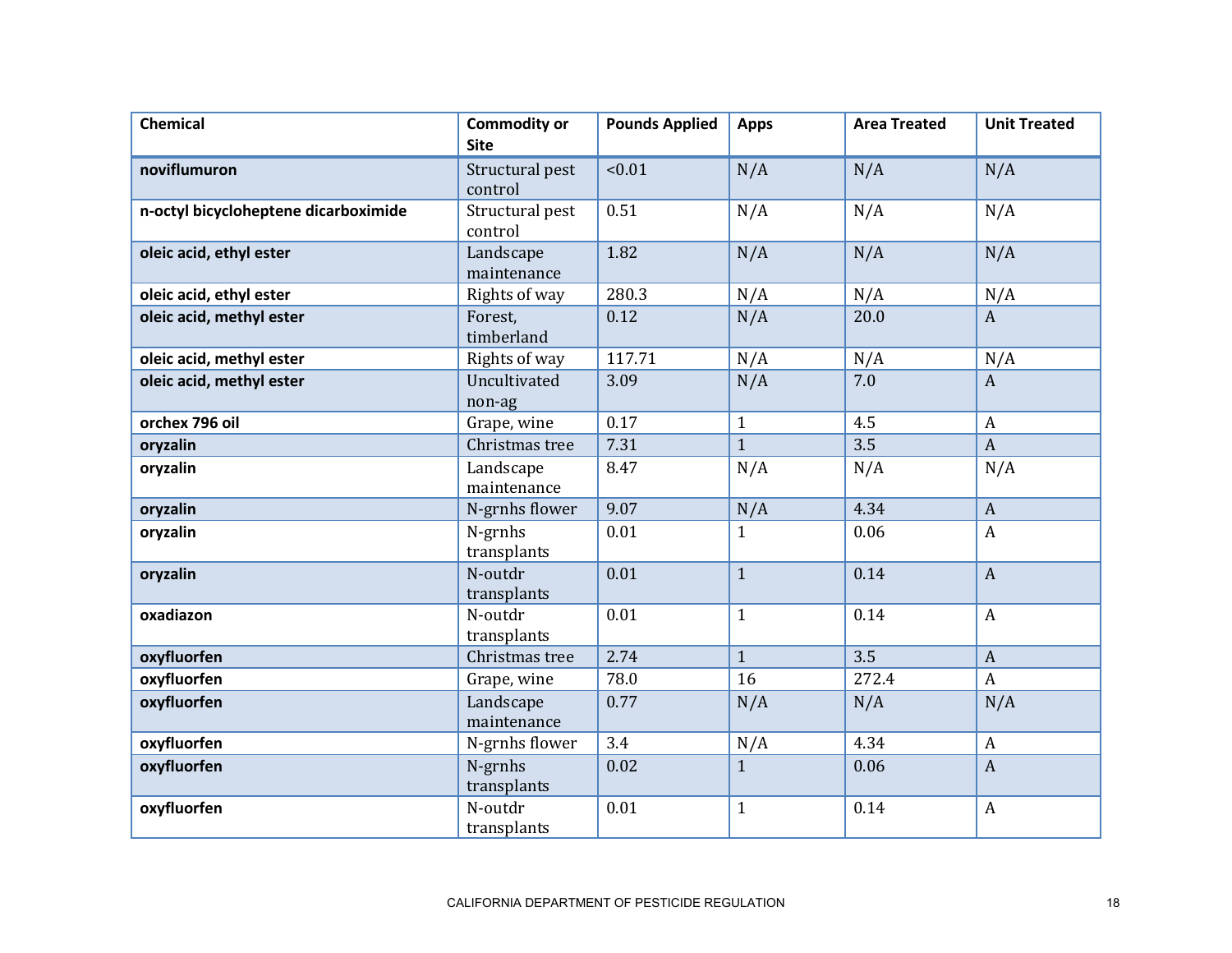| <b>Chemical</b>                | <b>Commodity or</b> | <b>Pounds Applied</b> | <b>Apps</b>    | <b>Area Treated</b> | <b>Unit Treated</b> |
|--------------------------------|---------------------|-----------------------|----------------|---------------------|---------------------|
|                                | <b>Site</b>         |                       |                |                     |                     |
| oxyfluorfen                    | Rights of way       | 37.57                 | N/A            | N/A                 | N/A                 |
| paclobutrazol                  | Landscape           | 8.28                  | N/A            | N/A                 | N/A                 |
|                                | maintenance         |                       |                |                     |                     |
| pcnb                           | Golf course turf    | 125.97                | N/A            | 120,000.0           | $\mathsf{S}$        |
| pcnb                           | Landscape           | 194.16                | N/A            | N/A                 | N/A                 |
|                                | maintenance         |                       |                |                     |                     |
| pendimethalin                  | Grape, wine         | 83.48                 | $\mathbf{1}$   | 22.0                | $\mathbf{A}$        |
| pendimethalin                  | Landscape           | 22.46                 | N/A            | N/A                 | N/A                 |
|                                | maintenance         |                       |                |                     |                     |
| penoxsulam                     | Landscape           | 0.02                  | N/A            | N/A                 | N/A                 |
|                                | maintenance         |                       |                |                     |                     |
| penoxsulam                     | Rights of way       | 0.79                  | N/A            | N/A                 | N/A                 |
| permethrin                     | Landscape           | 10.91                 | N/A            | N/A                 | N/A                 |
|                                | maintenance         |                       |                |                     |                     |
| permethrin                     | Regulatory pest     | 109.48                | N/A            | N/A                 | N/A                 |
|                                | control             |                       |                |                     |                     |
| permethrin                     | Structural pest     | 15.1                  | N/A            | N/A                 | N/A                 |
|                                | control             |                       |                |                     |                     |
| petroleum distillates          | Structural pest     | < 0.01                | N/A            | N/A                 | N/A                 |
|                                | control             |                       |                |                     |                     |
| petroleum distillates, refined | Grape, wine         | 284.14                | 23             | 55.25               | $\mathbf{A}$        |
| petroleum oil, paraffin based  | Pastureland         | 1.71                  | N/A            | 20.0                | $\mathbf{A}$        |
| petroleum oil, paraffin based  | Rights of way       | 1.9                   | N/A            | N/A                 | N/A                 |
| petroleum oil, unclassified    | Grape, wine         | 1.42                  | $\overline{2}$ | 3.5                 | $\mathbf{A}$        |
| petroleum oil, unclassified    | Pome fruit          | 0.44                  | $\overline{1}$ | 0.38                | $\mathbf{A}$        |
| petroleum oil, unclassified    | Stone fruit         | 0.36                  | N/A            | 0.13                | $\boldsymbol{A}$    |
| phenothrin                     | Structural pest     | 0.01                  | N/A            | N/A                 | N/A                 |
|                                | control             |                       |                |                     |                     |
| phenylethyl propionate         | Structural pest     | 0.12                  | N/A            | N/A                 | N/A                 |
|                                | control             |                       |                |                     |                     |
| phosphoric acid                | Grape, wine         | 1.03                  | $\mathbf{1}$   | 22.0                | $\mathbf{A}$        |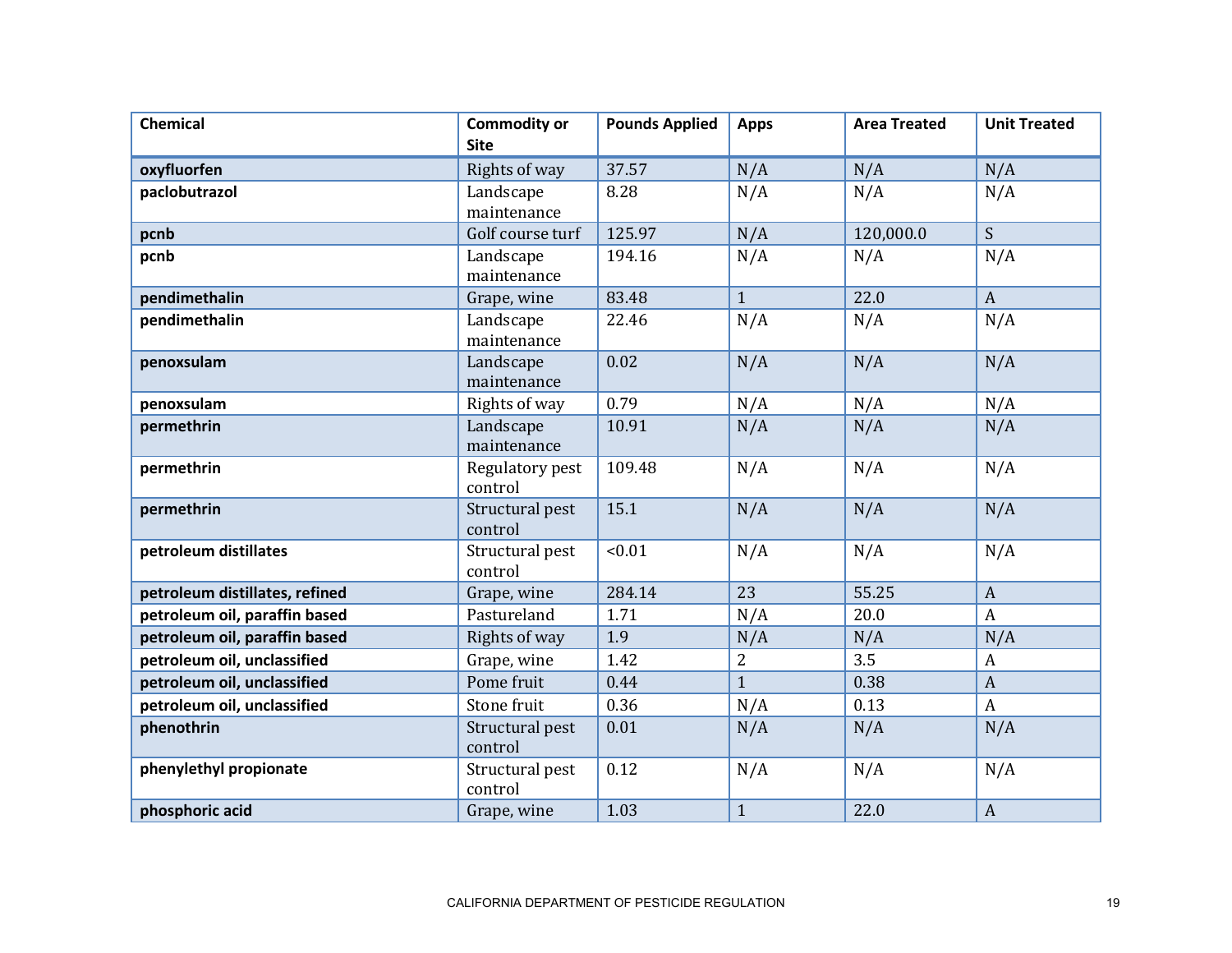| <b>Chemical</b>                                      | <b>Commodity or</b><br><b>Site</b> | <b>Pounds Applied</b> | <b>Apps</b>    | <b>Area Treated</b> | <b>Unit Treated</b> |
|------------------------------------------------------|------------------------------------|-----------------------|----------------|---------------------|---------------------|
|                                                      |                                    |                       |                |                     |                     |
| piperonyl butoxide                                   | Structural pest<br>control         | 16.18                 | N/A            | N/A                 | N/A                 |
| piperonyl butoxide, other related                    | Structural pest<br>control         | 0.31                  | N/A            | N/A                 | N/A                 |
| polyacrylamide polymer                               | Grape, wine                        | 0.33                  | $\mathbf{1}$   | 22.0                | $\boldsymbol{A}$    |
| polyalkene oxide modified heptamethyl<br>trisiloxane | Grape, wine                        | 0.17                  | $\overline{4}$ | 15.5                | $\mathbf{A}$        |
| polyalkene oxide modified heptamethyl<br>trisiloxane | Landscape<br>maintenance           | 1.22                  | N/A            | N/A                 | N/A                 |
| polybutenes                                          | Grape, wine                        | 0.97                  | $\mathbf{1}$   | 36.0                | $\overline{A}$      |
| polyethylene glycol                                  | Grape, wine                        | 15.59                 | 3              | 122.5               | $\boldsymbol{A}$    |
| polyethylene glycol diacetate                        | Rights of way                      | 0.09                  | N/A            | N/A                 | N/A                 |
| polyethylene glycol stearate                         | Landscape<br>maintenance           | 0.45                  | N/A            | N/A                 | N/A                 |
| polyethylene glycol stearate                         | Rights of way                      | 70.08                 | N/A            | N/A                 | N/A                 |
| polyoxyethylene sorbitan monooleate                  | Pastureland                        | 0.04                  | N/A            | 20.0                | $\boldsymbol{A}$    |
| polyoxyethylene sorbitan monooleate                  | Rights of way                      | 0.05                  | N/A            | N/A                 | N/A                 |
| polyoxyethylene sorbitan trioleate                   | Pastureland                        | 0.28                  | N/A            | 20.0                | $\mathbf{A}$        |
| polyoxyethylene sorbitan trioleate                   | Rights of way                      | 0.31                  | N/A            | N/A                 | N/A                 |
| polypropylene glycol                                 | Grape, wine                        | 0.01                  | $\overline{2}$ | 2.25                | $\boldsymbol{A}$    |
| polysorbate 65                                       | Rights of way                      | 23.41                 | N/A            | N/A                 | N/A                 |
| potash soap                                          | Carrot                             | 1.93                  | $\mathbf{1}$   | 0.4                 | $\boldsymbol{A}$    |
| potassium bicarbonate                                | Grape, wine                        | 86.08                 | 8              | 25.0                | $\mathbf{A}$        |
| potassium phosphite                                  | Landscape<br>maintenance           | 130.53                | N/A            | N/A                 | N/A                 |
| potassium salt of hop beta acids                     | Beehive                            | 0.02                  | N/A            | 6.0                 | $\mathbf{U}$        |
| prallethrin                                          | Structural pest<br>control         | 2.51                  | N/A            | N/A                 | N/A                 |
| prodiamine                                           | Landscape<br>maintenance           | 5.27                  | N/A            | N/A                 | N/A                 |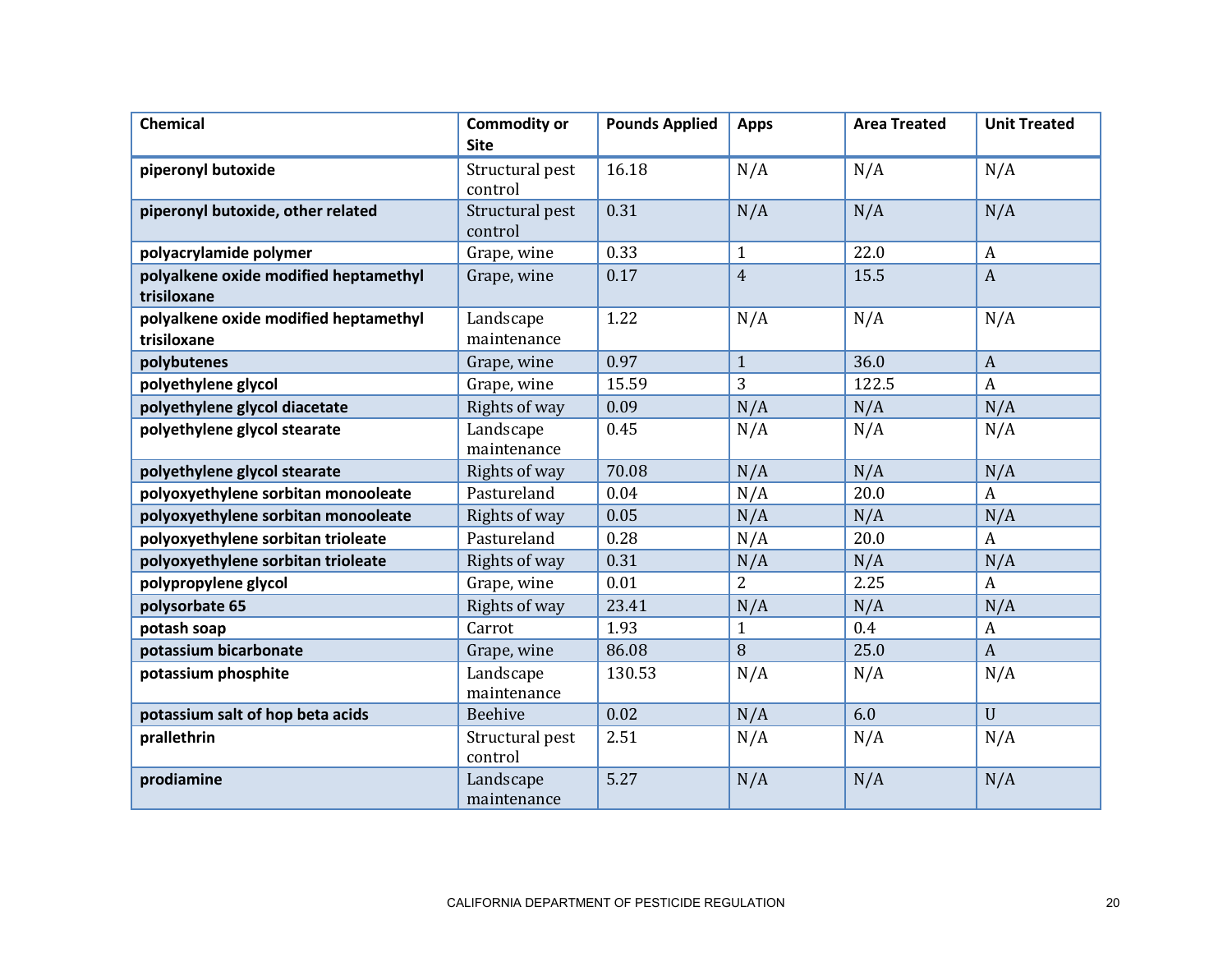| <b>Chemical</b>                | <b>Commodity or</b><br><b>Site</b> | <b>Pounds Applied</b> | <b>Apps</b>    | <b>Area Treated</b> | <b>Unit Treated</b>       |
|--------------------------------|------------------------------------|-----------------------|----------------|---------------------|---------------------------|
| prodiamine                     | Structural pest<br>control         | 0.25                  | N/A            | N/A                 | N/A                       |
| propiconazole                  | Landscape<br>maintenance           | 14.28                 | 6              | 19.5                | $\mathbf{A}$              |
| propiconazole                  | Landscape<br>maintenance           | 1.76                  | 3              | 96,000.0            | S                         |
| propiconazole                  | Landscape<br>maintenance           | 46.01                 | N/A            | N/A                 | N/A                       |
| propylene glycol               | Grape, wine                        | 0.38                  | $\overline{4}$ | 15.5                | $\boldsymbol{A}$          |
| propylene glycol               | Landscape<br>maintenance           | 0.11                  | N/A            | N/A                 | N/A                       |
| pyraclostrobin                 | Golf course turf                   | 1.37                  | N/A            | 120,000.0           | $\boldsymbol{S}$          |
| pyraclostrobin                 | Grape, wine                        | 9.38                  | 3              | 77.5                | $\boldsymbol{A}$          |
| pyraclostrobin                 | Landscape<br>maintenance           | 7.66                  | N/A            | N/A                 | N/A                       |
| pyraflufen-ethyl               | Grape, wine                        | 0.13                  | $\mathbf{1}$   | 25.0                | $\boldsymbol{A}$          |
| pyrethrins                     | Carrot                             | 0.04                  | $\overline{2}$ | 0.45                | $\boldsymbol{A}$          |
| pyrethrins                     | Grape, wine                        | 1.02                  | 10             | 39.3                | $\boldsymbol{A}$          |
| pyrethrins                     | Pome fruit                         | 0.02                  | $\overline{2}$ | 1.25                | $\boldsymbol{A}$          |
| pyrethrins                     | Structural pest<br>control         | 0.77                  | N/A            | N/A                 | N/A                       |
| pyrethrins                     | Unknown                            | 0.08                  | 3              | 1.0                 | $\mathbf{A}$              |
| pyrethrins                     | Vegetable                          | 0.02                  | N/A            | 0.4                 | $\boldsymbol{A}$          |
| pyrethrins                     | Vegetables, leafy                  | 0.02                  | N/A            | 0.4                 | $\mathbf{A}$              |
| pyriproxyfen                   | Structural pest<br>control         | 0.28                  | N/A            | N/A                 | N/A                       |
| quillaja                       | Grape, wine                        | 0.25                  | $\mathbf{1}$   | 43.5                | $\boldsymbol{A}$          |
| quinclorac                     | Landscape<br>maintenance           | 0.86                  | N/A            | N/A                 | N/A                       |
| quinclorac, dimethylamine salt | Golf course turf                   | 0.78                  | N/A            | 1.25                | $\boldsymbol{\mathsf{A}}$ |
| quinclorac, dimethylamine salt | Golf course turf                   | 3.56                  | N/A            | 120,000.0           | S                         |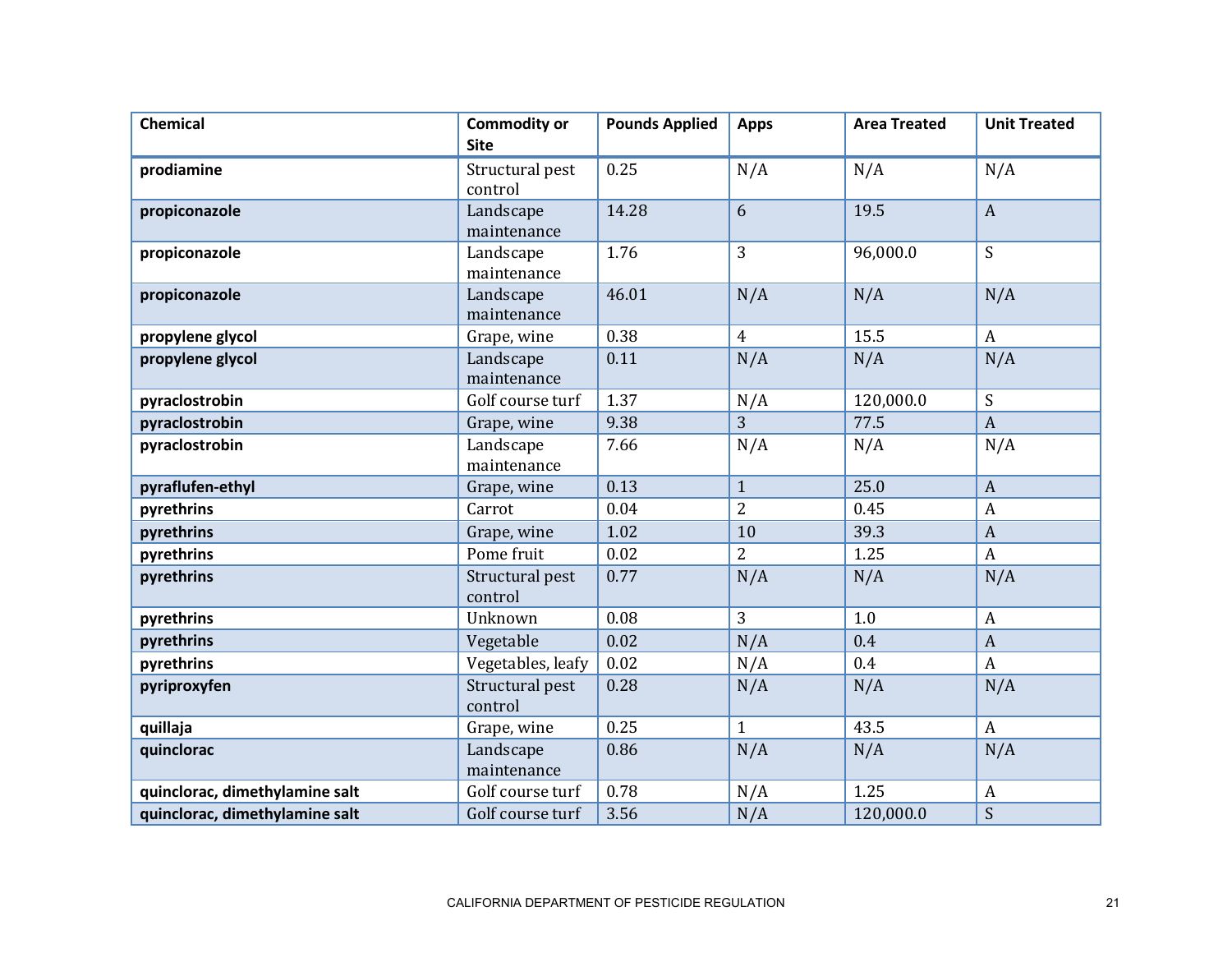| <b>Chemical</b>                         | <b>Commodity or</b><br><b>Site</b> | <b>Pounds Applied</b> | <b>Apps</b>    | <b>Area Treated</b> | <b>Unit Treated</b> |
|-----------------------------------------|------------------------------------|-----------------------|----------------|---------------------|---------------------|
| quinclorac, dimethylamine salt          | Landscape<br>maintenance           | 0.89                  | N/A            | N/A                 | N/A                 |
| quinoxyfen                              | Grape, wine                        | 14.75                 | 9              | 184.8               | $\mathbf{A}$        |
| reynoutria sachalinensis                | Grape, wine                        | 1.73                  | $\overline{2}$ | 16.0                | $\boldsymbol{A}$    |
| rimsulfuron                             | Rights of way                      | 0.1                   | N/A            | N/A                 | N/A                 |
| silica aerogel                          | Structural pest<br>control         | 3.94                  | N/A            | N/A                 | N/A                 |
| simazine                                | Grape, wine                        | 60.56                 | $\overline{2}$ | 100.5               | $\overline{A}$      |
| sodium bromide                          | Water<br>(industrial)              | 49.81                 | N/A            | 1.0                 | $\boldsymbol{A}$    |
| sodium carbonate peroxyhydrate          | Rights of way                      | 212.5                 | N/A            | N/A                 | N/A                 |
| sodium hydroxide                        | Grape, wine                        | 1.82                  | $\mathbf{1}$   | 22.0                | $\boldsymbol{A}$    |
| sodium hypochlorite                     | Grape, wine                        | 0.37                  | 3              | 6.0                 | $\mathbf{A}$        |
| sodium hypochlorite                     | Water<br>(industrial)              | 34.32                 | N/A            | 1.0                 | $\boldsymbol{A}$    |
| sorbitan trioleate                      | Rights of way                      | 23.41                 | N/A            | N/A                 | N/A                 |
| soybean fatty acids, dimethylamine salt | Landscape<br>maintenance           | 0.02                  | N/A            | N/A                 | N/A                 |
| spirotetramat                           | Grape, wine                        | 0.86                  | $\mathbf{1}$   | 6.8                 | $\mathbf{A}$        |
| styrene butadiene copolymer             | Grape, wine                        | 0.51                  | $\overline{4}$ | 15.5                | $\overline{A}$      |
| sulfentrazone                           | Landscape<br>maintenance           | 0.07                  | N/A            | N/A                 | N/A                 |
| sulfentrazone                           | Rights of way                      | 130.9                 | N/A            | N/A                 | N/A                 |
| sulfometuron-methyl                     | Rights of way                      | 1.63                  | N/A            | N/A                 | N/A                 |
| sulfur                                  | Grape, wine                        | 17,414.26             | 145            | 2,019.26            | $\boldsymbol{A}$    |
| sulfur                                  | Landscape<br>maintenance           | 5.7                   | N/A            | N/A                 | N/A                 |
| sulfuryl fluoride                       | Structural pest<br>control         | 470.26                | N/A            | N/A                 | N/A                 |
| tall oil                                | Landscape<br>maintenance           | 1.45                  | N/A            | N/A                 | N/A                 |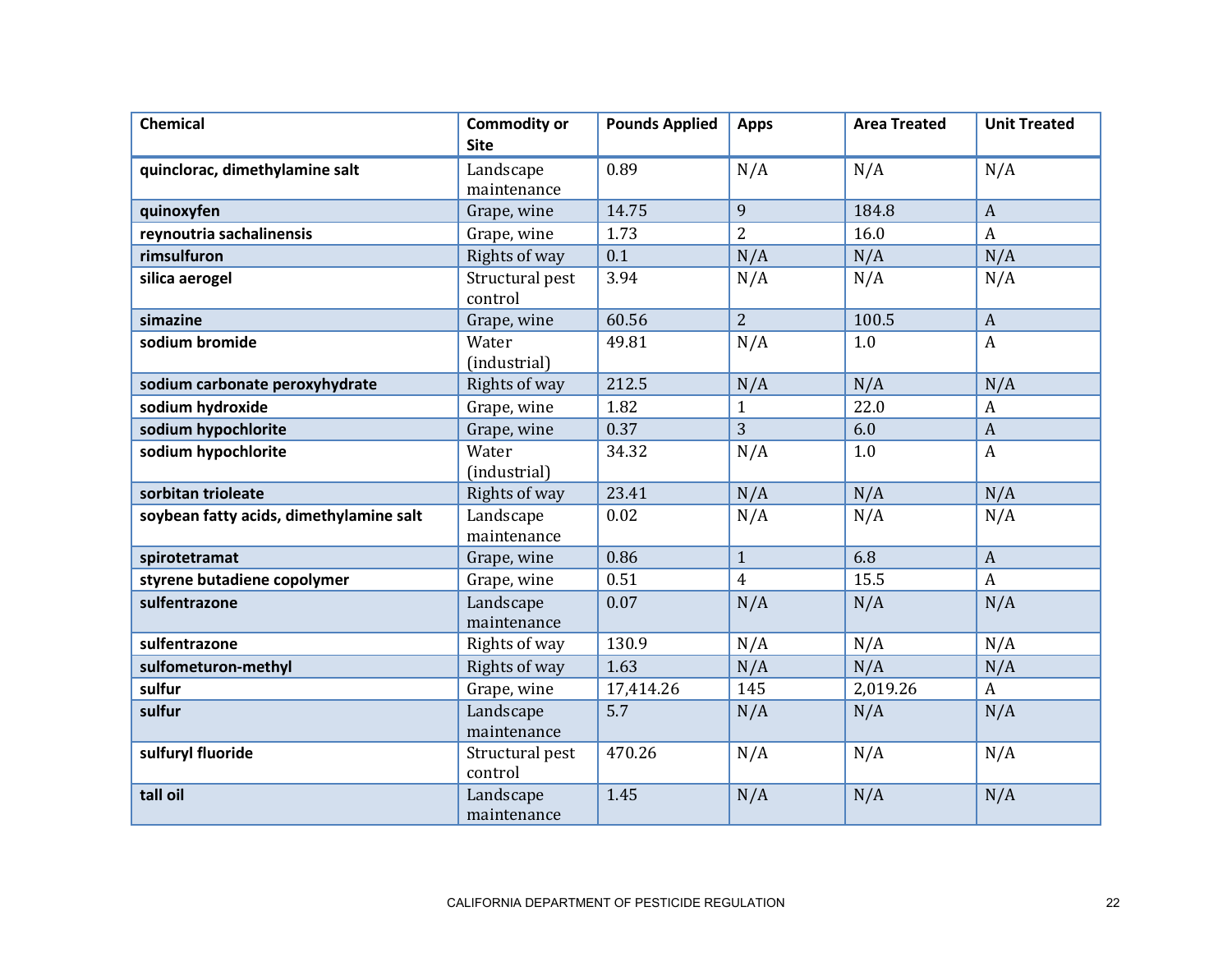| <b>Chemical</b>              | <b>Commodity or</b><br><b>Site</b> | <b>Pounds Applied</b> | <b>Apps</b>    | <b>Area Treated</b> | <b>Unit Treated</b> |
|------------------------------|------------------------------------|-----------------------|----------------|---------------------|---------------------|
| tall oil fatty acids         | Grape, wine                        | 0.17                  | $\overline{4}$ | 75.5                | $\mathbf{A}$        |
| tall oil fatty acids         | Landscape<br>maintenance           | 4.66                  | N/A            | N/A                 | N/A                 |
| tall oil fatty acids         | Rights of way                      | 2.02                  | N/A            | N/A                 | N/A                 |
| tall oil fatty acids         | Uncultivated<br>non-ag             | 0.66                  | N/A            | 7.0                 | $\overline{A}$      |
| tartrazine                   | Water area                         | < 0.01                | N/A            | 0.5                 | $\boldsymbol{A}$    |
| tebuconazole                 | Golf course turf                   | 6.46                  | N/A            | 240,000.0           | $\boldsymbol{S}$    |
| tebuconazole                 | Grape, wine                        | 21.16                 | 13             | 222.6               | $\boldsymbol{A}$    |
| tetraconazole                | Grape, wine                        | 10.76                 | 9              | 320.7               | $\overline{A}$      |
| tetramethrin                 | Structural pest<br>control         | 0.03                  | N/A            | N/A                 | N/A                 |
| thiamethoxam                 | Structural pest<br>control         | 2.53                  | N/A            | N/A                 | N/A                 |
| thiencarbazone-methyl        | Rights of way                      | < 0.01                | N/A            | N/A                 | N/A                 |
| thiophanate-methyl           | Grape                              | 0.61                  | $\overline{2}$ | 0.56                | $\boldsymbol{A}$    |
| thiophanate-methyl           | Landscape<br>maintenance           | 13.92                 | N/A            | N/A                 | N/A                 |
| thiram                       | Landscape<br>maintenance           | 127.5                 | N/A            | N/A                 | N/A                 |
| thyme                        | Structural pest<br>control         | 0.2                   | N/A            | N/A                 | N/A                 |
| thymol                       | Beehive                            | 1.38                  | N/A            | 10.0                | $\mathbf{U}$        |
| triadimefon                  | Structural pest<br>control         | 4.49                  | N/A            | N/A                 | N/A                 |
| triclopyr, butoxyethyl ester | Forest,<br>timberland              | 0.09                  | N/A            | 20.0                | $\mathbf{A}$        |
| triclopyr, butoxyethyl ester | Landscape<br>maintenance           | 120.2                 | N/A            | N/A                 | N/A                 |
| triclopyr, butoxyethyl ester | Pastureland                        | 12.69                 | N/A            | 46.3                | $\boldsymbol{A}$    |
| triclopyr, butoxyethyl ester | Rangeland                          | 36.69                 | N/A            | 100.0               | $\boldsymbol{A}$    |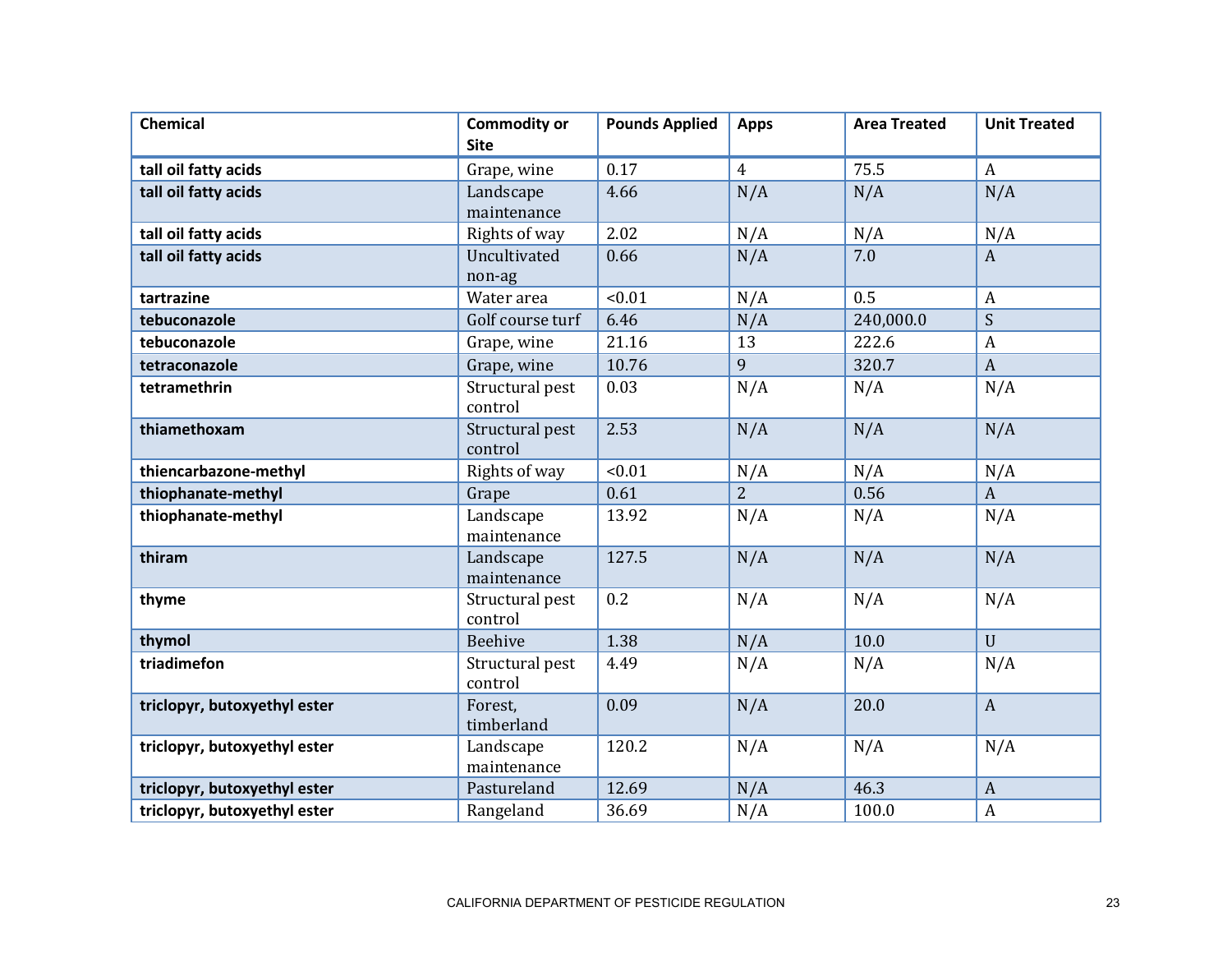| <b>Chemical</b>                                                     | <b>Commodity or</b><br><b>Site</b> | <b>Pounds Applied</b> | <b>Apps</b>    | <b>Area Treated</b> | <b>Unit Treated</b> |
|---------------------------------------------------------------------|------------------------------------|-----------------------|----------------|---------------------|---------------------|
| triclopyr, butoxyethyl ester                                        | Rights of way                      | 75.33                 | N/A            | N/A                 | N/A                 |
| triclopyr, butoxyethyl ester                                        | Uncultivated                       | 2.94                  | N/A            | 66.0                | A                   |
|                                                                     | non-ag                             |                       |                |                     |                     |
| triclopyr, butoxyethyl ester                                        | Uncultivated                       | 0.28                  | N/A            | 200.0               | $\mathsf{S}$        |
|                                                                     | non-ag                             |                       |                |                     |                     |
| triclopyr, triethylamine salt                                       | Forest,<br>timberland              | 10.63                 | $\mathbf{1}$   | 12.0                | $\boldsymbol{A}$    |
| triclopyr, triethylamine salt                                       | Golf course turf                   | 0.38                  | N/A            | 120,000.0           | S                   |
| triclopyr, triethylamine salt                                       | Landscape<br>maintenance           | 69.94                 | N/A            | N/A                 | N/A                 |
| triclopyr, triethylamine salt                                       | Pastureland                        | 1.59                  | N/A            | 4.0                 | $\boldsymbol{A}$    |
| triclopyr, triethylamine salt                                       | Rights of way                      | 960.21                | N/A            | N/A                 | N/A                 |
| triclopyr, triethylamine salt                                       | Structural pest<br>control         | 0.57                  | N/A            | N/A                 | N/A                 |
| trifloxystrobin                                                     | Grape, wine                        | 17.63                 | 10             | 253.0               | $\boldsymbol{A}$    |
| trifloxystrobin                                                     | Structural pest<br>control         | 0.9                   | N/A            | N/A                 | N/A                 |
| triflumizole                                                        | Grape, wine                        | 0.61                  | $\mathbf{1}$   | 4.0                 | $\boldsymbol{A}$    |
| trifluralin                                                         | Landscape<br>maintenance           | 6.74                  | N/A            | N/A                 | N/A                 |
| trifluralin                                                         | Structural pest<br>control         | 0.46                  | N/A            | N/A                 | N/A                 |
| alpha-2,6,8-trimethyl-4-nonyloxy-omega-<br>hydroxypoly(oxyethylene) | Grape, wine                        | 0.24                  | $\overline{4}$ | 15.5                | $\boldsymbol{A}$    |
| trinexapac-ethyl                                                    | Golf course turf                   | 1.92                  | N/A            | 720,000.0           | $\boldsymbol{S}$    |
| trinexapac-ethyl                                                    | Landscape<br>maintenance           | 0.5                   | 3              | 9.5                 | $\boldsymbol{A}$    |
| trinexapac-ethyl                                                    | Landscape<br>maintenance           | 23.68                 | N/A            | N/A                 | N/A                 |
| triptolide                                                          | Structural pest<br>control         | < 0.01                | N/A            | N/A                 | N/A                 |